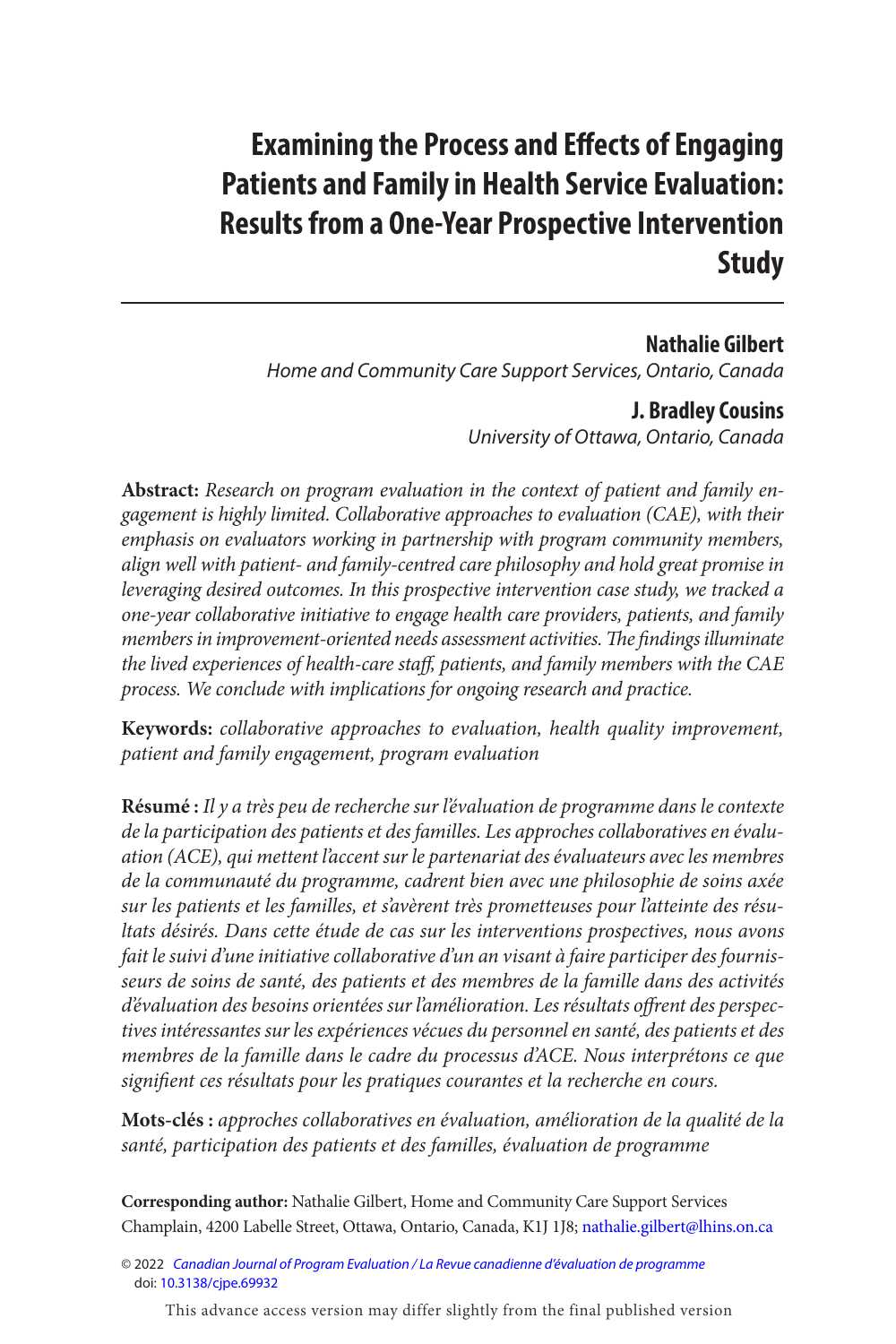<span id="page-1-0"></span> Strategic eforts to increase patient and family engagement are geared toward addressing some of the gaps identifed in the use of conventional quality improvement strategies (e.g., patient satisfaction surveys, performance monitoring, patient narratives) as well as improving the quality of patient-centred health services [\(Gilbert & Cousins, 2017](#page-19-0)). However, there is little research on the best approaches to use when patients and family (i.e., individuals from a family or family unit) collaborate with health professionals and evaluators on program improvement initiatives, including program evaluation. The literature is devoid of insights into the lived experience for patients, family, and health professionals involved in this type of collaborative process, and of the effects on programs [\(Baker & Denis,](#page-18-0) [2011](#page-18-0); [Crawford et al., 2002](#page-18-0); [Gilbert & Cousins, 2017](#page-19-0); [Maher et al., 2017](#page-19-0); [Van De](#page-19-0)  [Bovenkamp et al., 2009](#page-19-0)). Studies that have reported on patient and family engagement experience are generally descriptive in nature and limited to reflections on the strengths and limitations of the engagement process without examining the efectiveness of their engagement approaches or what the experience was like for patients, family, and staff [\(Maher et al., 2017](#page-19-0)). Furthermore, most of the patient and family engagement initiatives reported in the literature have been consultative in nature rather than representing genuine interactive engagement sustained over time ([Bombard & Baker, 2011](#page-18-0); [Fudge et al., 2007](#page-18-0); [Gagliardi et al., 2008b](#page-19-0)).

Recently, we argued that collaborative approaches to evaluation (CAE) are well suited to the evaluation of patient and family engagement; they provide a means to explore and better understand the processes involved that could contribute to translating patient and family engagement into improved outcomes (Gilbert & Cousins, 2017). The well-established definition of CAE is the coproduction of evaluation knowledge by trained evaluators working in partnership with members of the program community (e.g., patients and families, health-care providers) ([Cousins et al., 2013](#page-18-0)). The present study adds to our knowledge about the evaluation of patient and family engagement in program evaluation by tracking a one-year CAE initiative in a health-care setting. We wanted to explore the following questions: What were the facilitators and barriers to collaborative planning and evaluation? What did engagement look like in practice? What were the efects of the collaborative process?

# **OVERVIEW OF THE STUDY**

#### **Intervention and conceptual basis**

We began this prospective intervention case study by creating a Patient and Family Engagement Committee (PFEC) at a psychosocial oncology program (PSOP) in an acute care hospital in eastern Ontario, Canada. The first author, a trained evaluator with specialized experience in health services, led the committee, which consisted of four PSOP staf, four cancer patients, and two patient family members. Participants were recruited through letters of invitation, posters, and flyers distributed by care providers; they were not compensated for their participation.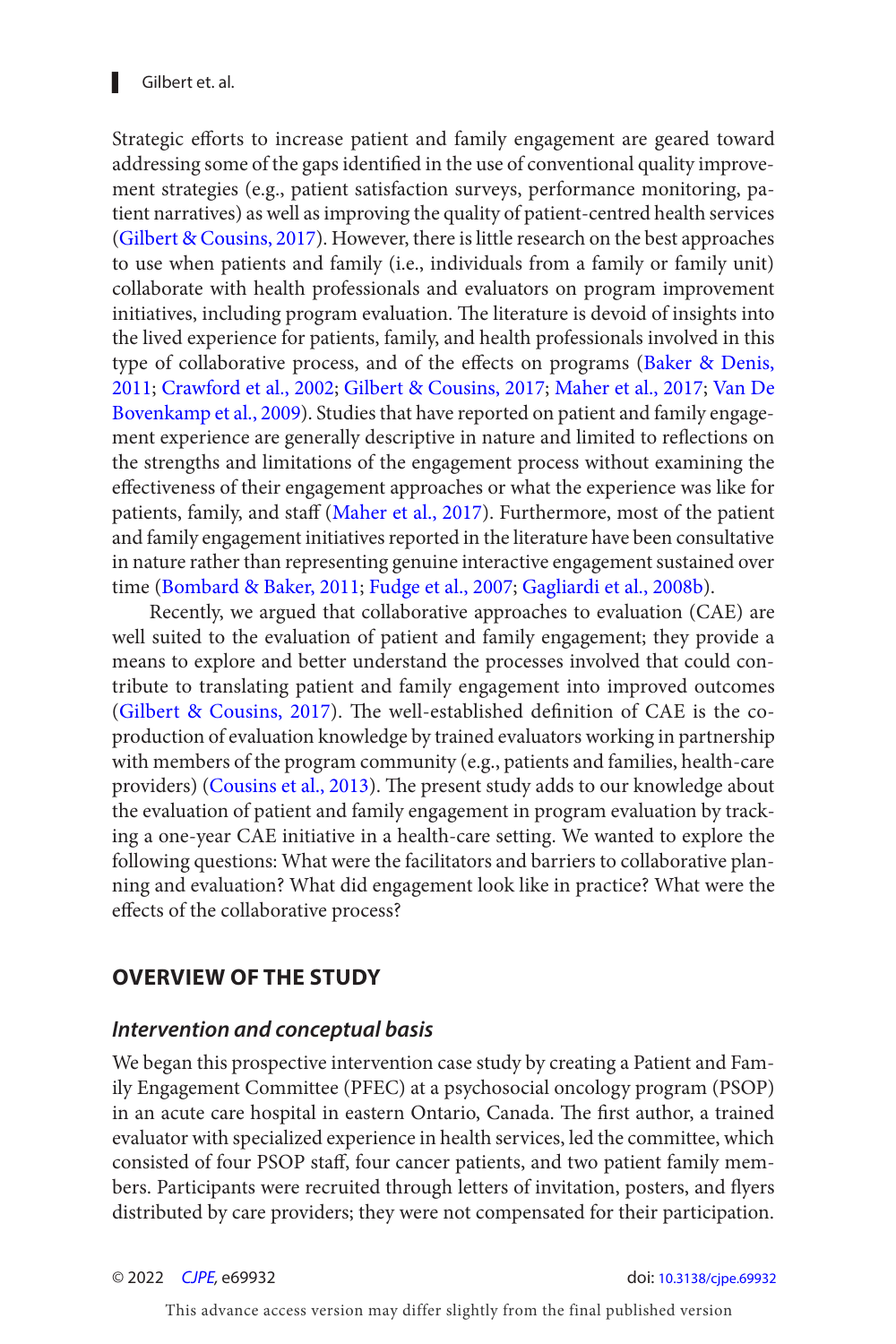<span id="page-2-0"></span>Early deliberations of the PFEC led to a collaborative decision to conduct a needs assessment of the program to identify areas of the PSOP most in need of improvement. Using CAE, the frst author worked in collaboration with the PFEC on all phases of the needs assessment over a six-month period. Decisions about the overall areas of focus for the needs assessment, the approach used for working together, how to collect input from the committee members, recommendations to move forward, and reporting methods were made collaboratively. The research reported here occurred in parallel with the evaluation project. All committee members were aware and supportive of participation in the research.<sup>1</sup>

We developed a conceptual framework to inform the study by explicating the key constructs to be studied and the suggested relationships among them (see [Fig](#page-3-0)[ure 1](#page-3-0)). The framework is based on patient-centred care (PCC) theory, associated concepts of patient engagement emerging in the literature, and validated process dimensions of collaborative inquiry ([Cousins & Whitmore, 1998](#page-18-0)). It served as a guide to data collection, analysis, and interpretation, but following [Miles and](#page-19-0) [Huberman \(1994\)](#page-19-0), our application left open the possibility of identifying and tracking emergent concepts and variables.<sup>2</sup>

Addressed by the framework are antecedent conditions and factors, the nature of collaborative practice (i.e., patient engagement), and the consequences of such practice. The first aspect of the research examined contextual factors, which includes facilitators and barriers afecting the patient and family engagement intervention (e.g., attitudes toward involving patients and family in program improvement activities; representation from diverse patient and family groups in terms of age, gender, and culture). We envisaged these factors to influence and shape the patient and family engagement process, corresponding to the three process dimensions of collaborative inquiry originally set out by [Cousins](#page-18-0)  and Whitmore (1998): the extent to which patients, family, and other program community members are in control of technical evaluation decision making, the diversity in stakeholder participation in the inquiry, and the extent to which members engaged with the full range of evaluation tasks and if their involvement changed as the process unfolded. The third panel of the framework lays out the intended consequences of the patient and family engagement intervention (e.g., sustainability of engagement activity, members' experience, level of diffusion of patient and family engagement across the organization). It is important to note that we were also sensitive to the identifcation of unintended outcomes.

#### **Data collection and analysis process**

Data collection consisted of four phases, which sought to explore changes that occurred over time associated with context, process, and consequences of patient and family engagement. In these phases, data were collected at baseline (i.e., following the orientation meeting), mid-project, end-of-project, and follow-up intervals. The primary sources of data for the first three phases were program documents, participant observation by the frst author as PFEC lead, feld notes, and multiple interviews with participants. Participant observation was guided by a checklist for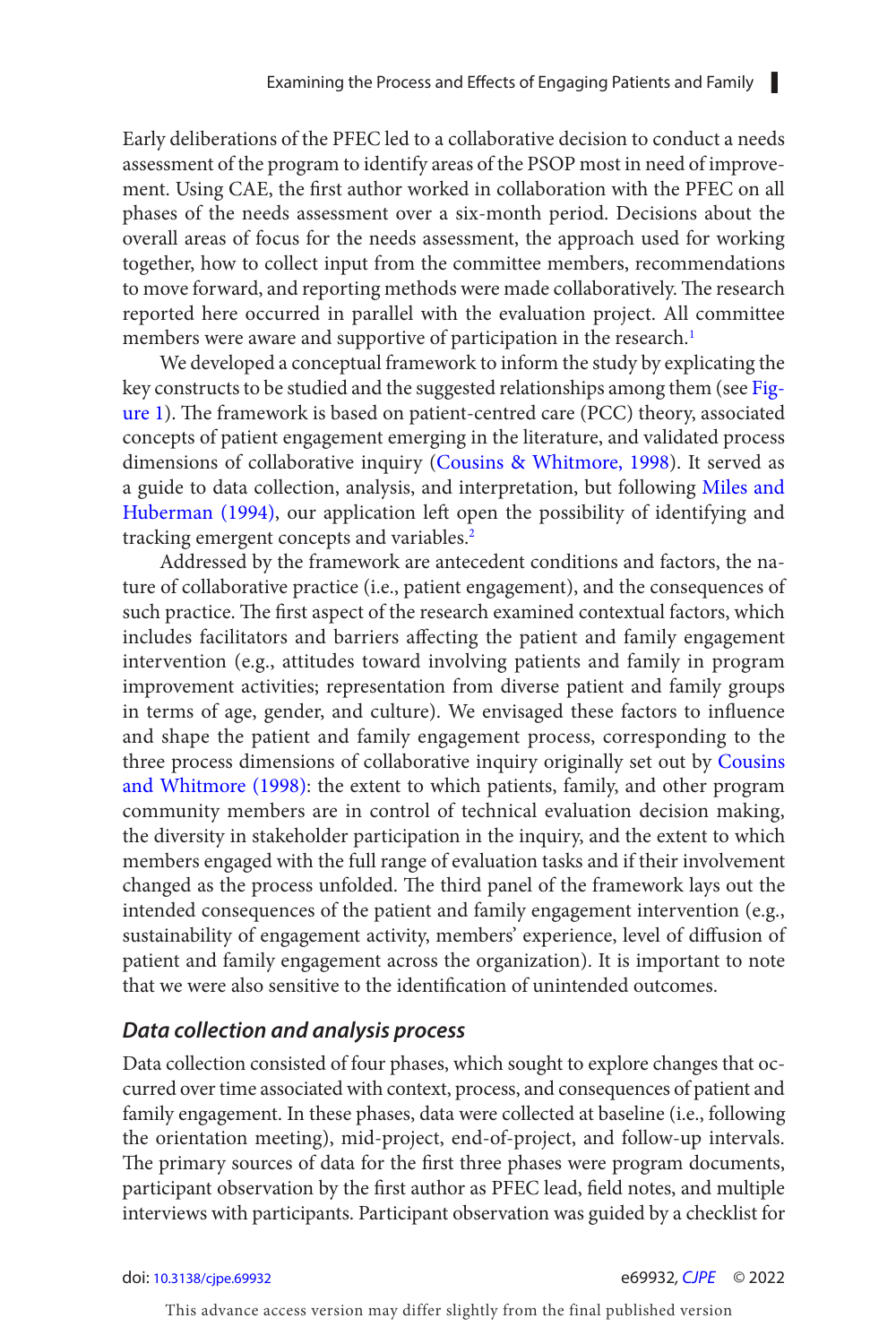<span id="page-3-0"></span>

onsequenc ention, and c ە<br>ت : Contextual factors, int eptual framework onc C **e 1. igurF**

.<br>es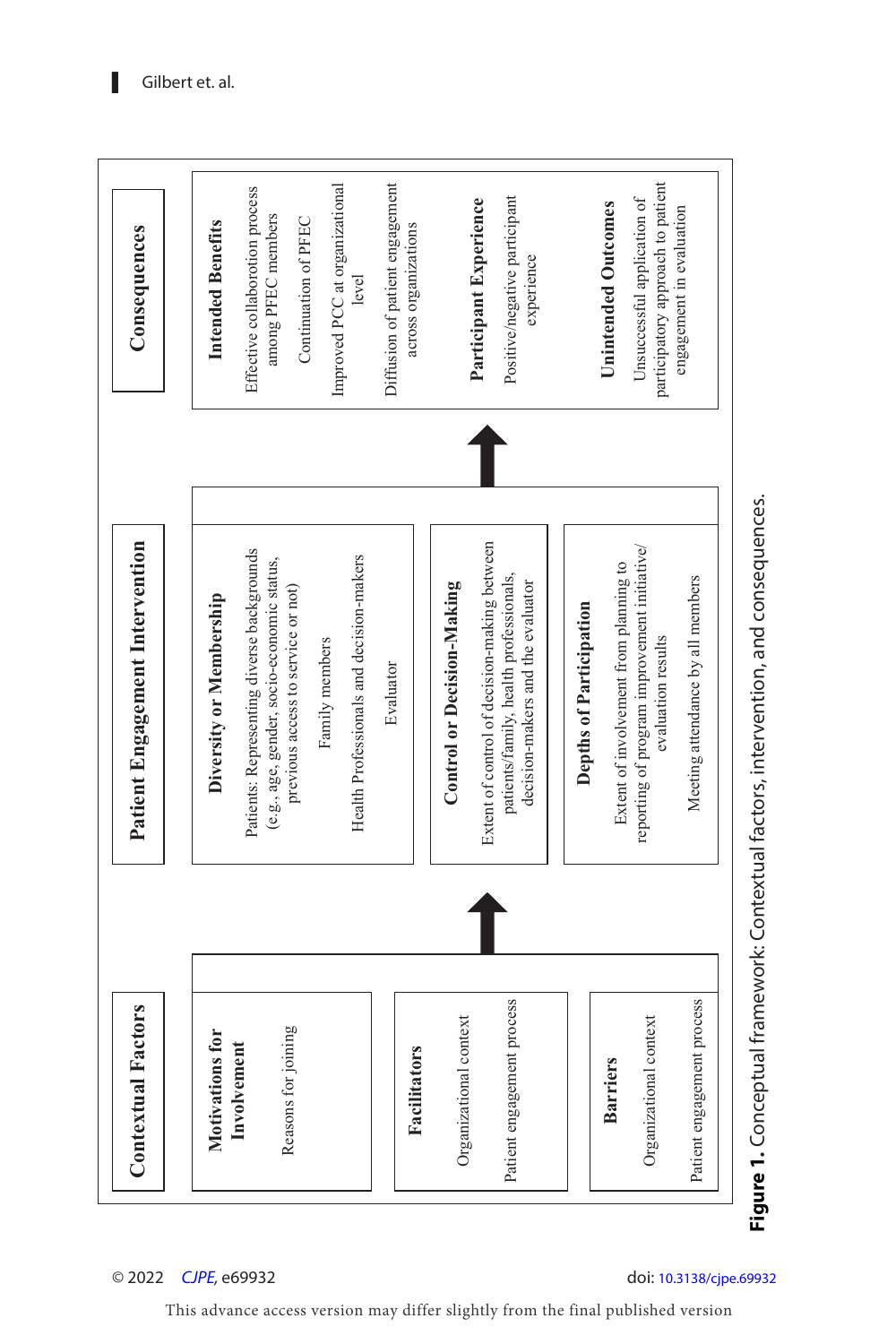<span id="page-4-0"></span>consistency, while the frst author recorded refections about the research questions throughout the process using feld notes. In order to minimize researcher bias, an independent interviewer conducted a total of 30 interviews with PFEC participants at baseline (post-orientation meeting), mid-project, and end-of-project intervals. This strategy proved to be quite effective in prior research on participatory evalu-ation [\(Robinson & Cousins, 2004](#page-19-0)). The interviews were guided by a pilot-tested, semi-structured protocol that mapped onto the nature, causes, and consequences of patient and family engagement in the CAE process (i.e., research questions specifed above). Audio-recorded interview data were withheld from the researchers by the independent interviewer until the evaluation project had been completed. The data were analyzed by the first author in consultation with the second author to maintain quality assurance. The preliminary results were summarized in a case report, integrated into a presentation and focus-group meeting at the follow-up interval. The purpose of the focus group in this final phase was to validate the preliminary fndings and add value to them through associated discussion.

#### **Qualitative analyses**

In keeping with Leshem and Trafford (2007), the conceptual framework offers "a self-audit to ensure cohesion and appropriate conceptualization for research conclusions" (p. 101) and may evolve as the research evolves. We aimed to make the process of data analysis as visible and transparent as possible through continuous self-refection on the research objectives, conceptualizations, approaches, and decisions made [\(MacNaughton, 2001](#page-19-0); [Ortlipp, 2008](#page-19-0); [Stake, 1995](#page-19-0)). The findings of this case study contributed to a modest refnement of the conceptual framework and further clarifed the concept of patient engagement.

The analyses were conducted by the first author in consultation with the second author for quality assurance. The first author transcribed and entered into NVivo (version 10) all data, including interviews, feld notes, and participant observations. Initially, the frst author explored the data to gain a general understanding; memos were created as a frst step to assist in the development of codes, themes, and a preliminary codebook. The second step involved grouping and attending to all sources of evidence, coding the data by labelling ideas, and developing themes from similar codes to reflect increasingly broader perspectives (Creswell & Plano [Clark, 2011](#page-18-0); [Miles & Huberman, 1994](#page-19-0); [Yin, 2009](#page-19-0)). Once a theme was identified, the frst author explored and compared whether it emerged across all sources of data. This process ensured that the key emergent themes were supported by more than a single source. Additionally, key themes were further explored to determine if they were specific to particular groups of participants (i.e., staff vs. patient and family). Preliminary results were summarized in a case report and shared with all members of the PFEC. Subsequently, the second author facilitated a focus-group meeting with all members of the committee, which was intended to validate the fndings, and to collect new "added value" information that represented the group's perspective regarding the patient and family engagement process. The independent interviewer assisted with the facilitation and recording of the focus group.

#### doi: [10.3138/cjpe.69932](https://doi.org/10.3138/cjpe.69932) e69932, [CJPE](https://www.utpjournals.press/loi/cjpe) © 2022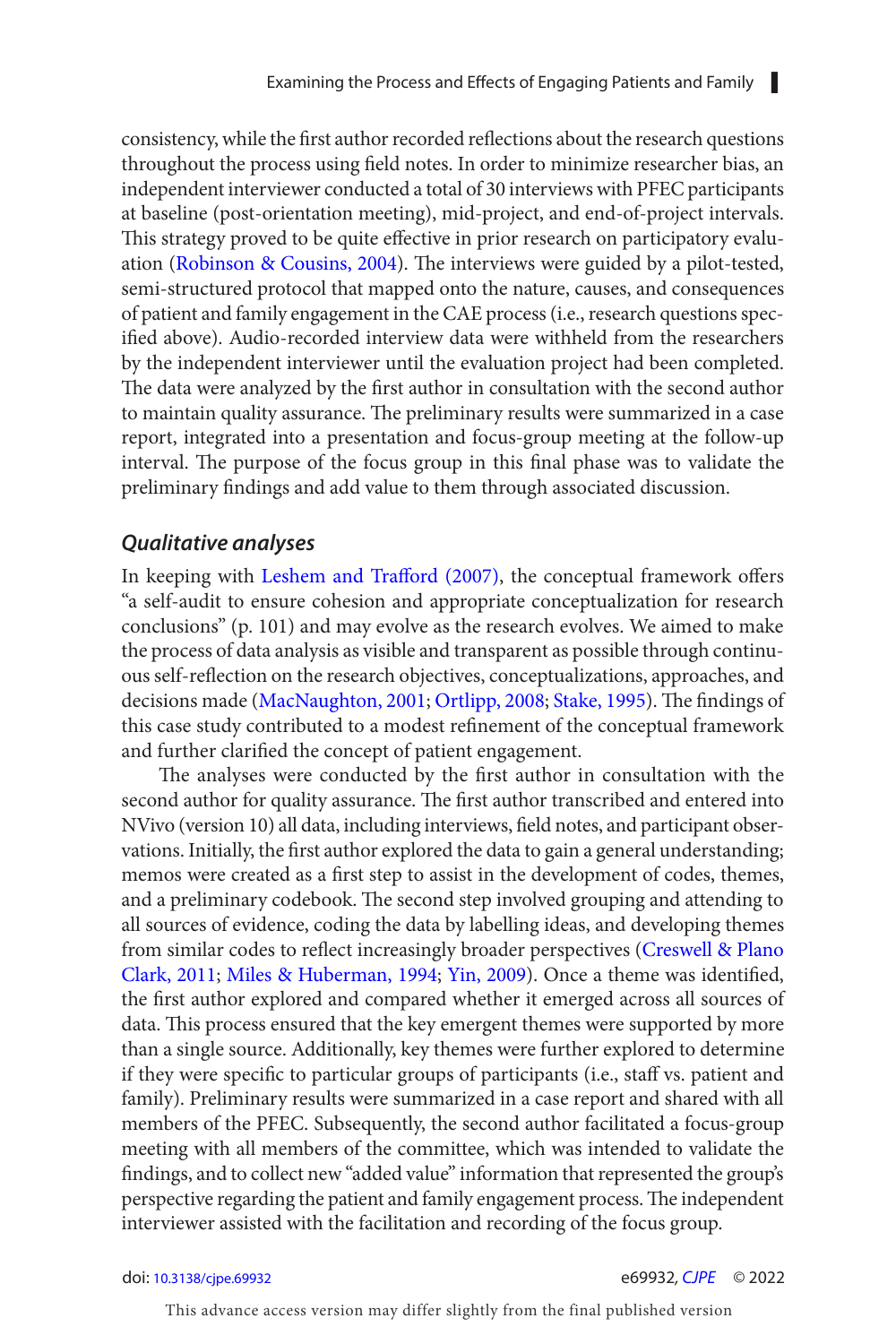<span id="page-5-0"></span>Our longitudinal, qualitative methodology enabled us to explore the continuous engagement process of the needs assessment that involved many cycles of belief development and actions and decisions. It provided a rich means to deepening understanding of the CAE process itself and the consequences of patient and family engagement on participants and the program. We now turn to a thematic summary of the findings.

### **THEMATIC ANALYSIS AND INTERPRETATION**

As mentioned, the results of the study are summarized in the version of the con-ceptual framework appearing in [Figure 1](#page-3-0). A general left-to-right pattern of influence is apparent, but it is important to note that reciprocal efects were evident as well. For example, membership diversity was found to be the result of motivations for participation and various facilitative variables, yet member participation also infuenced these conditions.

Below we highlight the relevant themes from the framework that make important contributions to the patient and family engagement literature and the field. This presentation of findings and their interpretation is organized according to contextual factors, the intervention/process, and consequences.

### **Contextual factors**

#### Facilitators

Several contextual variables were identifed across all three phases of the study that facilitated successful implementation of patient and family engagement: Each of these facilitators varied in terms of intensity of participant endorsement, depending on the phase of the study. Having a designated lead with evaluation skills emerged in all phases and as the most endorsed facilitator in the final stage of the project.

In the extant literature, some researchers indicate that having a dedicated champion and/or committed leadership and building staff capacity to work with patients are important facilitators (e.g., [Baker, Fancott, et al., 2016](#page-18-0); [Luxford et al.,](#page-19-0)  [2011](#page-19-0)). Our fndings build on those of [Luxford et al. \(2011 \)](#page-19-0), particularly that key facilitators to improving PCC are building the capacity of staf in the areas of communication, learning about the values of PCC, and customer service/leadership skills. To elaborate, participants in this study specifically identified evaluation skills as critical to the process. Salient among evaluator skills were leading and facilitating the engagement process; ensuring project goals were developed to reflect the needs of the program and PFEC members; and remaining neutral, thereby allowing a diversity of opinions to be heard. Also identifed were asking key questions to stimulate discussion, having strong understanding of participatory approaches to planning and evaluation, and consolidating and disseminating information for discussion. The following comments show how the evaluator was responsive to the exigencies of the group and sensitive to not overburdening members: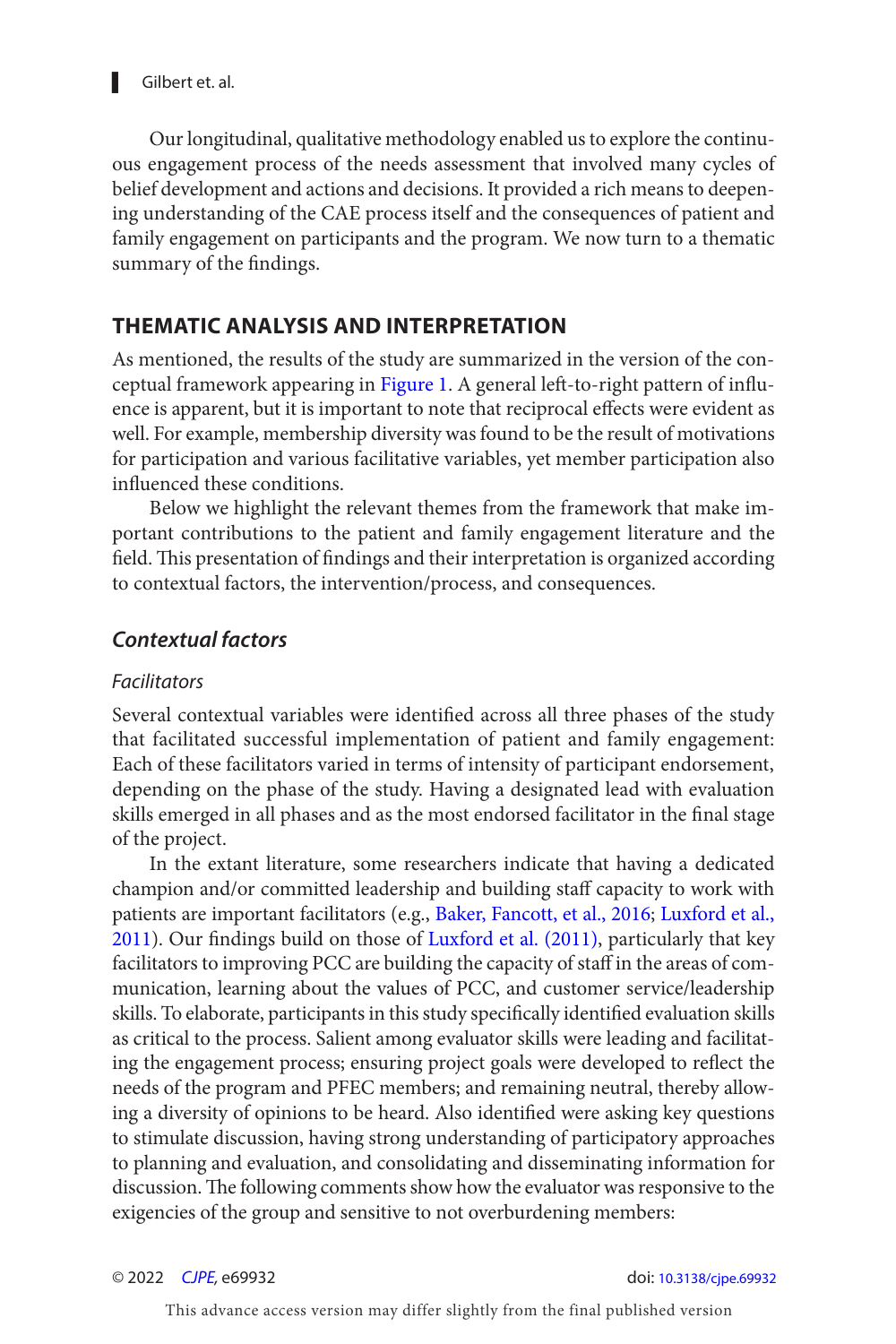<span id="page-6-0"></span>We have a limited amount of time to hear everyone's ideas, which is why I suggested giving us "homework" as early as possible, so that we could try and circulate responses well before meeting again, so that we could think about each other's responses.

(Patient or family member)

I guess there's kind of been this tension between us not wanting to burden patients and patients saying, "please burden us." I think that's been handled well too, because [the evaluator has] heard this. So what she does is, she suggests things to be done outside of the sessions, but makes it very clear there's no obligation to do that. So people do what they can, and what they feel that they're able.

(Staf)

Overall, participants viewed the evaluator role as important to the evaluation project and emphasized that it was key for moving the engagement process forward.

Researchers have reported that commitment and staff attitudes toward collaborating with patients and family become increasingly favourable through joint work, and that organizational culture becomes more open to working with patients as a result ([Baker, Judd, et al., 2016](#page-18-0); [Crawford et al., 2002](#page-18-0); [Luxford et al.,](#page-19-0) [2011](#page-19-0); [Maher et al., 2017](#page-19-0)). Our data support these claims, as refected in one participant's observation:

I think that it speaks to the commitment I have, because I am willing to extend my day. It also speaks to the fact that I think this is a meaningful project. If I didn't think this was important, I'd say, "oh, sorry, I can't participate." To me, this was important so it's worth making that extra effort.

(Staf)

We observed mutual respect to be the most prominent facilitator to patient and family engagement. Interestingly, when participants were probed about the issue, they could not provide clear or defnitive answers. Yet some did speculate about what might have contributed to this outcome, as can be seen in the following example:

Not every committee has had that kind of respect actually. There's a strong desire certainly, in the family/patient, and probably with the hospital staff as well, that we want to make it better for the next person. If my volunteer work on this is to make any diference at all, then we have to be patient and listen to the other person and to offer valued legitimate opinions.

(Patient or family member)

From another perspective, staff participants involved in the study are clinicians in the area of psychosocial oncology, which requires health professionals to have strong communication skills (i.e., active listening) and to work within a multidisciplinary team, a pattern that contrasts with many acute care models and aligns with CAE. Further, in this instance, the recruitment process for patient and family members was rigorous and most likely contributed to having patient and family members who were committed to engaging with staf in joint work.

#### doi: [10.3138/cjpe.69932](https://doi.org/10.3138/cjpe.69932) e69932, [CJPE](https://www.utpjournals.press/loi/cjpe) © 2022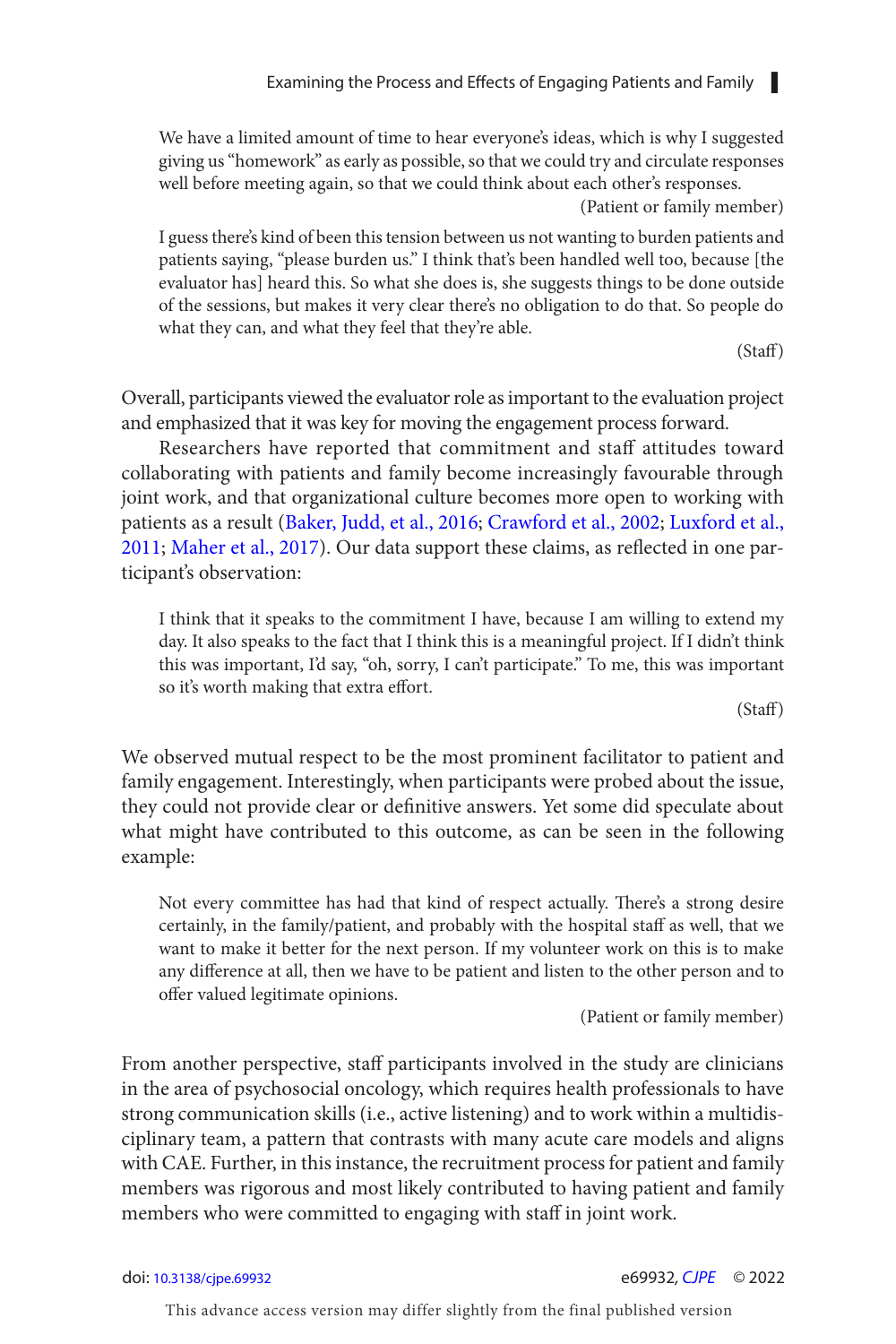<span id="page-7-0"></span>Gilbert et. al.

Other participants shared that the orientation meeting was critical for setting the tone for the collaborative atmosphere. Specifically, participants identified the importance of being given the time to share their story with other committee members as a critical factor for members to have a better understanding of their motivations for joining the PFEC and what their health-care experience had been like. They also suggested that the approach used by the evaluator to facilitate the collaborative engagement process may have contributed to mutual respect among members. Participants appreciated efforts made to accommodate their needs (e.g., having food/beverages, teleconference to avoid travel) and felt their voices and opinions were valued. Ultimately, no single factor was identified but, as Shulha et al. (2016) propose as one of the principles for guiding CAE, efforts put forth to foster meaningful relationships (e.g., building respect, trust, transparency) all contribute to the successful implementation of a collaborative engagement process.

#### **Barriers**

Monitoring and responding to resource availability (i.e., time, budget, and personnel) is one of the principles identifed to guide CAE ([Shulha et al., 2016](#page-19-0)). Our fndings add further empirical evidence to its importance: a lack of time and resources emerged as the most signifcant barrier to successful patient and family engagement. While previous research has identifed the importance of organizational support for patient engagement ([Abelson et al., 2015](#page-17-0); [Baker, Judd et al.,](#page-18-0)  [2016](#page-18-0); [Gagliardi et al., 2008a;](#page-18-0) [Luxford et al., 2011](#page-19-0); [Maher et al., 2017](#page-19-0)), our findings extend our understanding of the issue by clarifying the types of support needed. These include protected time from clinical/research/administrative responsibilities for all staff, sufficient budgetary allowance to support administrative costs of the evaluation project (e.g., food/beverages for participants, parking/travel reimbursement), adequate meeting space with teleconference capabilities for out-of-town members, and sufficient project time to collaborate on realistic and sustainable program improvements. Consistent with Shulha et al's (2016) assertions, when participants are committed to meaningful engagement and there are process and capacity-building goals, CAE such as patient and family engagement may take more time to be implemented compared to conventional approaches.

The challenge for patients still undergoing treatment and at risk of a change in health status to attend all meetings was a theme identifed during the early phases of the project. This theme did not reoccur after Phase I, but some participants did mention that they appreciated not feeling any "pressure or guilt" if they were unable to attend a meeting due to illness or low energy. Living at a distance, especially during the winter months, was also identifed as a barrier to participation but having the option of participating remotely when necessary was appreciated.

Scholarship on health care has underlined the importance of shared decision making when collaborating with patients and family members on quality improvement projects, as well as assurance that the views from all stakeholders are heard and respected (e.g., [Baker, Fancott, et al., 2016](#page-18-0); [Baker, Judd, et al., 2016](#page-18-0); [Gagliardi et al., 2008a](#page-18-0)). Participants in our study reported that finding their

© 2022 [CJPE](https://www.utpjournals.press/loi/cjpe), e69932 doi: [10.3138/cjpe.69932](https://doi.org/10.3138/cjpe.69932)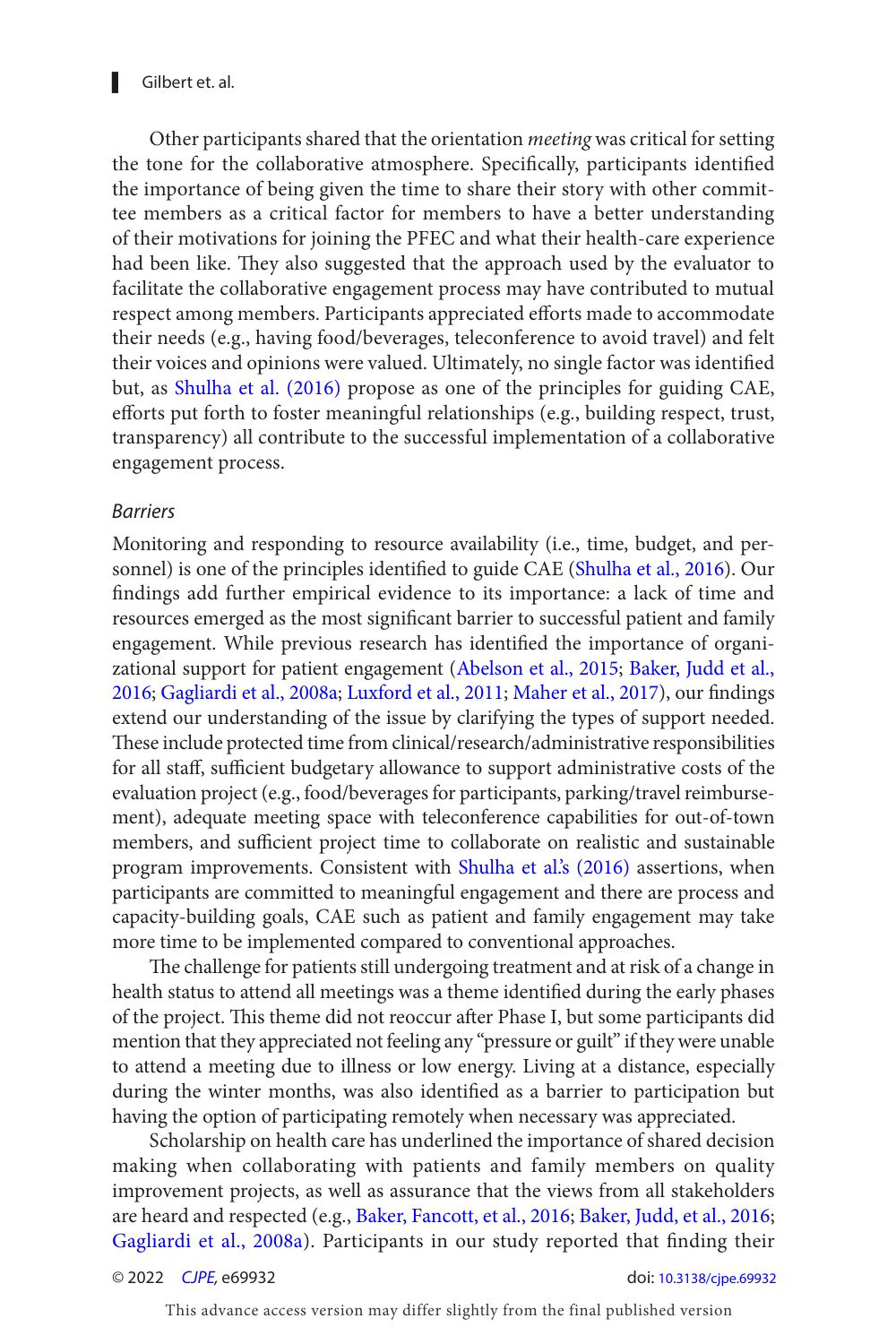voice was challenging at times, especially in the early phase of the project, when some members dominated the conversation and inhibited the ability of others to participate equally. The following observation is illustrative:

I feel like there's not always time to speak because some people really get going and it's very difficult to turn them off for a little bit, because [the evaluator] doesn't want to just cut them off because they're talking about their really personal experiences and even I wouldn't cut them off. But I do get kind of, "Okay, wrap it up!"

(Patient or family member)

Some described these challenges as the "growing pains" of any collaborative work; that is, it takes time for teams or working groups to establish efficient ways of working together, especially when members are new to one another. Our data show that participants accepted the "messiness" of the early stages of the collaborative process and argued that it takes time to establish efficient and effective ways of working as a group. A staf member articulated the challenge this way:

. . . we know that going through treatment and early recovery from treatment, people are fatigued, they're still working out a lot of existential issues around what they've been through, so sometimes to catch people this early is a challenge; . . . however, I think to get the true feedback from patient experience, people have to be fairly close to the experience.

Another observed how the ethos of the group and the challenge changed over time. Once members were more comfortable with one another, focus and staying on task were sometimes difficult to manage:

... group cohesion has formed, people are not shy anymore, they're really engaged.... So, I think at some point we realized oh my gosh, we have to be careful to control or guide the work we're doing, because we could just talk and talk and talk and it could go on, right?

Overall, participants noted the importance of fexibility within a meeting to create a safe space for all voices to be heard, as well as the understanding that conventional meeting procedures might need to be adjusted for successful collaboration between patients, family members, and staff.

#### Motivations for involvement

The findings of this study also offer important insights into the motivations driving patients, family members, and health professionals to undertake this type of collaborative quality improvement work. Shulha et al. (2016) and [Ma](#page-19-0)her et al. (2017) emphasize clarifying the motivation for collaboration (e.g., purpose, information needs, expectations) and what this means in practice. Patient and family participants in our study were highly motivated to participate on the PFEC as a way of "paying it forward" for good care received and/ or as a way of improving health services for future patients. The following comment is telling:

#### doi: [10.3138/cjpe.69932](https://doi.org/10.3138/cjpe.69932) e69932, [CJPE](https://www.utpjournals.press/loi/cjpe) © 2022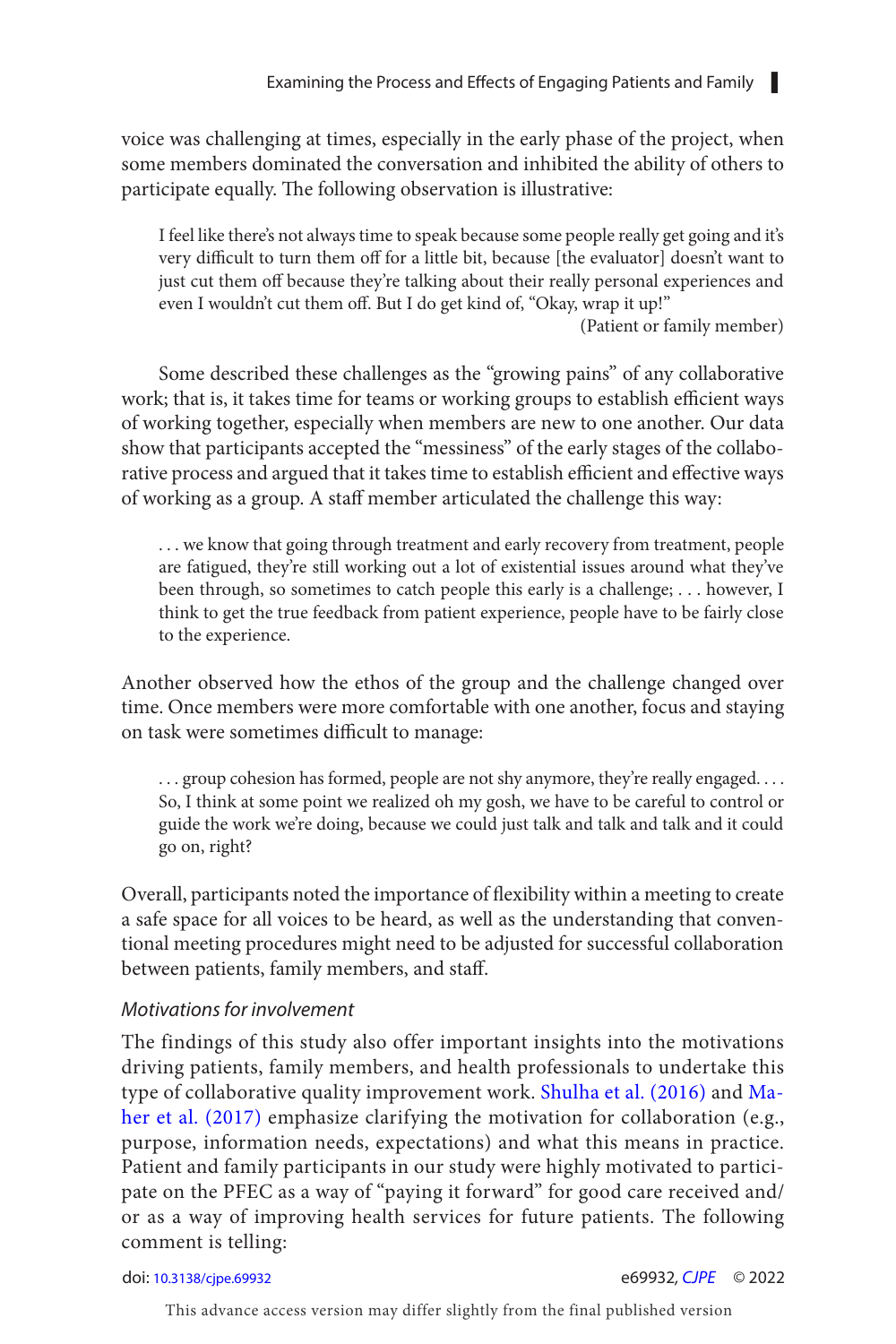<span id="page-9-0"></span>I got so much benefit from the services that were offered here, and so I thought there's got to be a way to maybe help others to fgure out that these services are available, and that they can really help, even when you don't think you need help.

(Patient or family member)

Staff participants were motivated to challenge their own assumptions and learn from patients and family through the evaluation process as a means to improve services. These observations depart from those reported by Fudge et al. (2007), which focus mainly on meeting personal health-care needs. Examples were largely self-centred, such as interest in meeting others in similar situations, accessing health-/social-care services, and having a say about the services used. In contrast, giving back to the system, learning, and improving health services for others, fndings emerging in our study, were comparatively altruistic. Here is an example:

By using their feedback, we would like to improve our services, which would then go to improve the experience and services of many other patients in the future, so it would have major impact potentially . . . at the end of the day, it's all about service delivery and providing excellent patient care.

(Staf)

According to researchers on PE, engagement activities need to have clear goals and be value-based; they need to be engaging to patients and families on issues that are, at the same time, important to them individually and to the organization ([Armstrong et al., 2013](#page-18-0); [Baker, Fancott, et al., 2016](#page-18-0); [Maher et al., 2017](#page-19-0)). Our fndings are corroborative. An excerpt from the research journal sheds light on the matter:

I think it was just a very welcoming, comfortable group. We laughed a little bit; it was relaxed to some degree or another, but also people have strong feelings. This is a very significant event that they've experienced in their life . . . That has a lifelong impact, and they feel very strongly about the discussion and felt that they had a lot to offer and wanted to make that contribution.

Engaging patients and family and health professionals early on about the motivations for working collaboratively does not guarantee successful collaboration, but the process of discussing how the collaboration will unfold can help all stakeholders articulate the assumptions and needs that the patient and family evaluation project is intended to address [\(Maher et al., 2017](#page-19-0); [Shulha et al., 2016](#page-19-0)).

#### **Patient and family engagement intervention process**

An ongoing weakness noted in the patient and family engagement literature is the lack of guidance for the successful operationalization of patient and family engagement in practice. A related challenge is addressing the gap between the intended level of interactive and ongoing involvement of patients and their actual involvement, that is to say, maintaining genuine collaboration as opposed to mere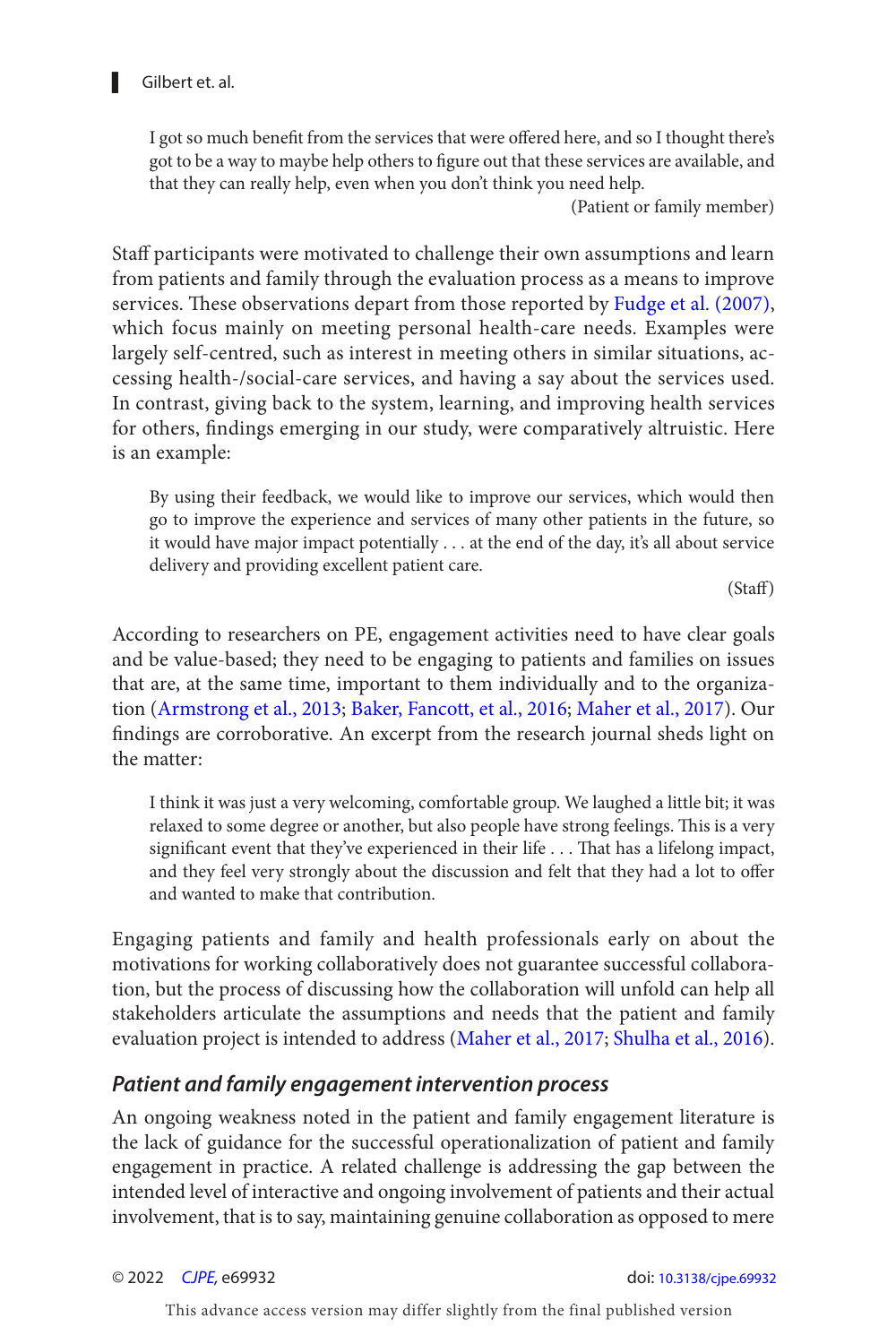<span id="page-10-0"></span>consultation ([Bombard & Baker, 2011](#page-18-0); [Fudge et al., 2007](#page-18-0); [Maher et al., 2017](#page-19-0); [Ted](#page-19-0)[ford Gold et al., 2005](#page-19-0)). Participatory evaluation approaches have been suggested in theory as leverage for successful implementation of patient and family engagement, but to date, in the health-care sector, there has been little evidence to show that such approaches have been successfully used or evaluated [\(Armstrong et al.,](#page-18-0) [2013](#page-18-0); [Baker, Judd, et al., 2016](#page-18-0); [Bate & Robert, 2007](#page-18-0); [Bombard & Baker, 2011](#page-18-0)). Our data provide such evidence. As described above, we refected on the participatory approach used for this study using the process lens (i.e., control diversity, depth of participation) provided by Cousins and Whitmore (1998). These dimensions helped shape the collaborative patient and family engagement process and offered a practical aid or decision points in determining and evaluating the integrity of the patient and family engagement design and process. Our findings support and corroborate Abelson et al.'s (2015) tool for the evaluation of the public and patient and family engagement through the application of the aforementioned CAE dimensions of process. For example, some of the prioritized outcomes for successful engagement proposed by Abelson et al. (2015) include having participants representing a diverse range of views, access to supports to enable genuine participation, and an engagement process that informs planning and decision making, all of which contribute to learning.

Findings related to the diversity of members of the PFEC revealed some interesting ideas around who should be involved in patient and family engagement activities and suggest the development of tactics for recruiting groups that would be more challenging to access (e.g., homeless population, single mothers). The following two perspectives speak to the matter:

From my layman's perspective, I mean, I guess when you look at the facts, you've got male-female, you've got age, disease site, socio-economic situation, like I don't know the answer really . . . but again, I think over time, it'll become more evident who is missing.

(Patient or family member)

There were certain more "vulnerable" groups missing. And I suppose, unfortunately it's the nature of this kind of project that you don't get them as easily . . . but what would you do? How would you get to them? I don't know; maybe you will have to seek them out in a different way.

(Patient or family member)

Although it is by no means easy to do, we are persuaded that efforts need to be made to successfully involve patients and family members who are less accessible using conventional recruitment efforts.

Shulha et al. (2016) claim that successful CAE relies on relationship building. Our results add support, as the successful operationalization of the PFEC was shown to depend on the quality of the relationships that patients, family members, health professionals, and the evaluator are able to develop and sustain. Such requires purposeful and transparent efforts on behalf of all stakeholders to develop trust among members and to foster meaningful working relationships.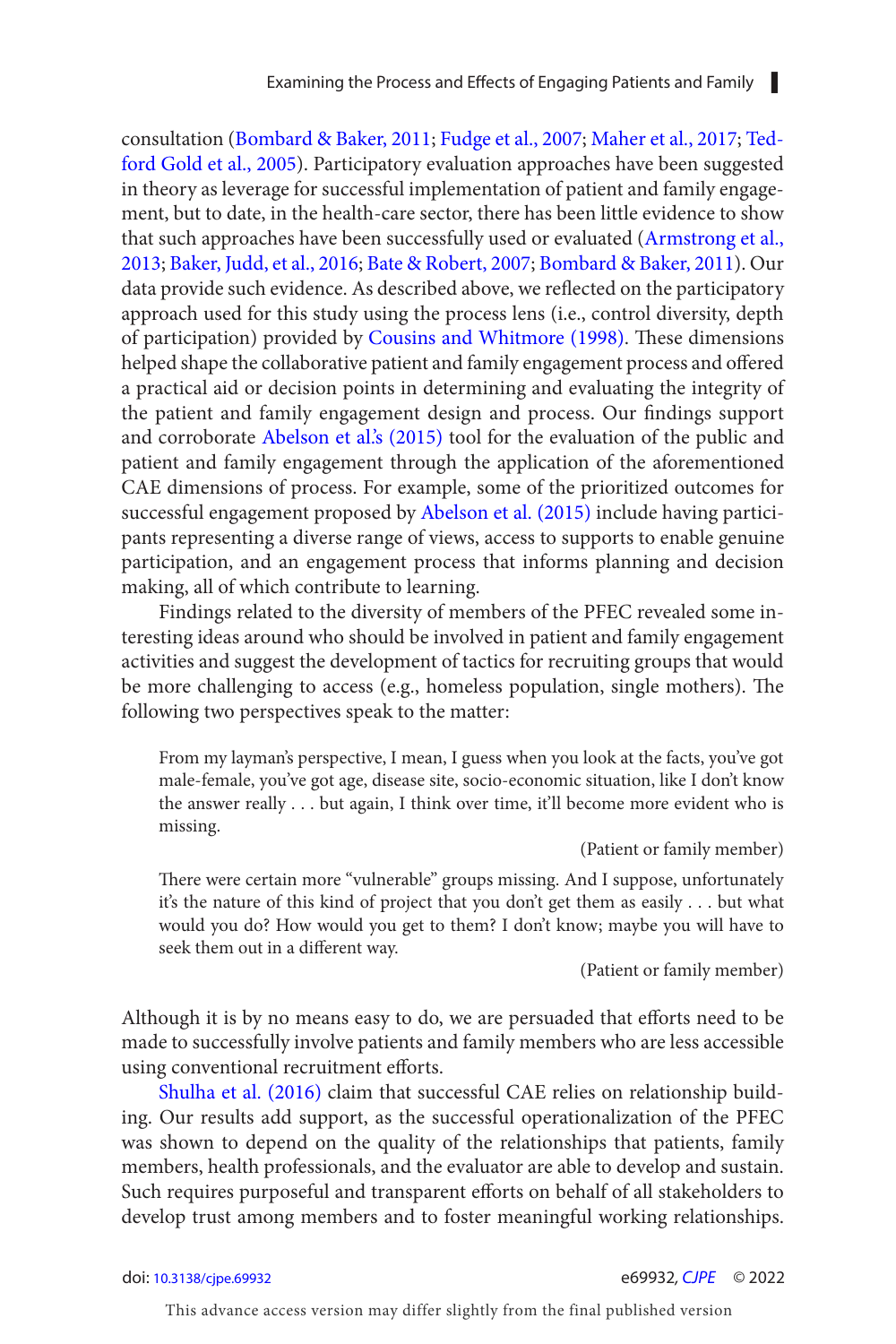

As the following comment underscores, the process of developing meaningful working relations is not likely to be an easy one:

Yes, sometimes that process can take a while to get everyone in the same direction; especially when it is a new group of people and everyone is getting to know each other and you are trying to tackle some pretty involved issues in what ultimately is a very short period of time.

(Patient or family member)

Questions surrounding control of decision making in patient and family engagement can be difficult to manage and are often associated with less-than-successful patient and family engagement activities (e.g., [Fudge et al., 2007](#page-18-0); [Gagliardi et al.,](#page-18-0)  [2008a](#page-18-0); [Luxford et al., 2011](#page-19-0)). The literature strongly advocates that health organizations build staff capacity to work with patients and help them recognize the value of collaborating with patients and family members ([Baker, Judd, et al., 2016; Fudge](#page-18-0)  [et al., 2007](#page-18-0)). Other key facilitators to successful engagement are preparing patients and family members involved in health service improvement activities for their roles and responsibilities ([Armstrong et al., 2013](#page-18-0); [Baker, Judd, et al., 2016](#page-18-0); [Maher et al.,](#page-19-0) [2017](#page-19-0)) and ensuring they are engaged in issues that are of value to them ([Armstrong](#page-18-0)  [et al., 2013](#page-18-0); [Maher et al., 2017](#page-19-0)). The following quotations illustrate the importance of member input and the democratic nature of decision making within the group:

We had to quickly pare that down to something more manageable. I think that was totally understandable and I think it was a good decision and I think we are ultimately focusing on the most important issues and the ones we can have ultimate impact. I feel the committee is working towards those goals.

(Patient or family member)

I think the group discussions were the basis [of information for the evaluator to use to summarize to the group]. Summarizing the points, and then presenting them as potential decisions, or suggestions. Most of the time those things were accepted by the group. Sometimes they were slightly tweaked to better represent what we thought that we meant, but I think the group as a whole did the decision, although the actual summarizing of it was done by [the evaluator].

(Patient or family member)

Baker, Fancott, et al. (2016) describe how patients and family members are experts by experience, based on their health-care experiences as users. Our findings are corroborative but add value by nuancing key contributions related to specifc stakeholder groups. Here, a former patient refects on the value of his own experience with services.

What I've seen happen to others around me, I have had quite a wide range in experience with my cancer. I've been intimately involved in surgery, chemotherapy, and radiation, all twice. . . . So I think I have maybe a better idea than a lot of people on the diferent areas for improvement.

(Patient or family member)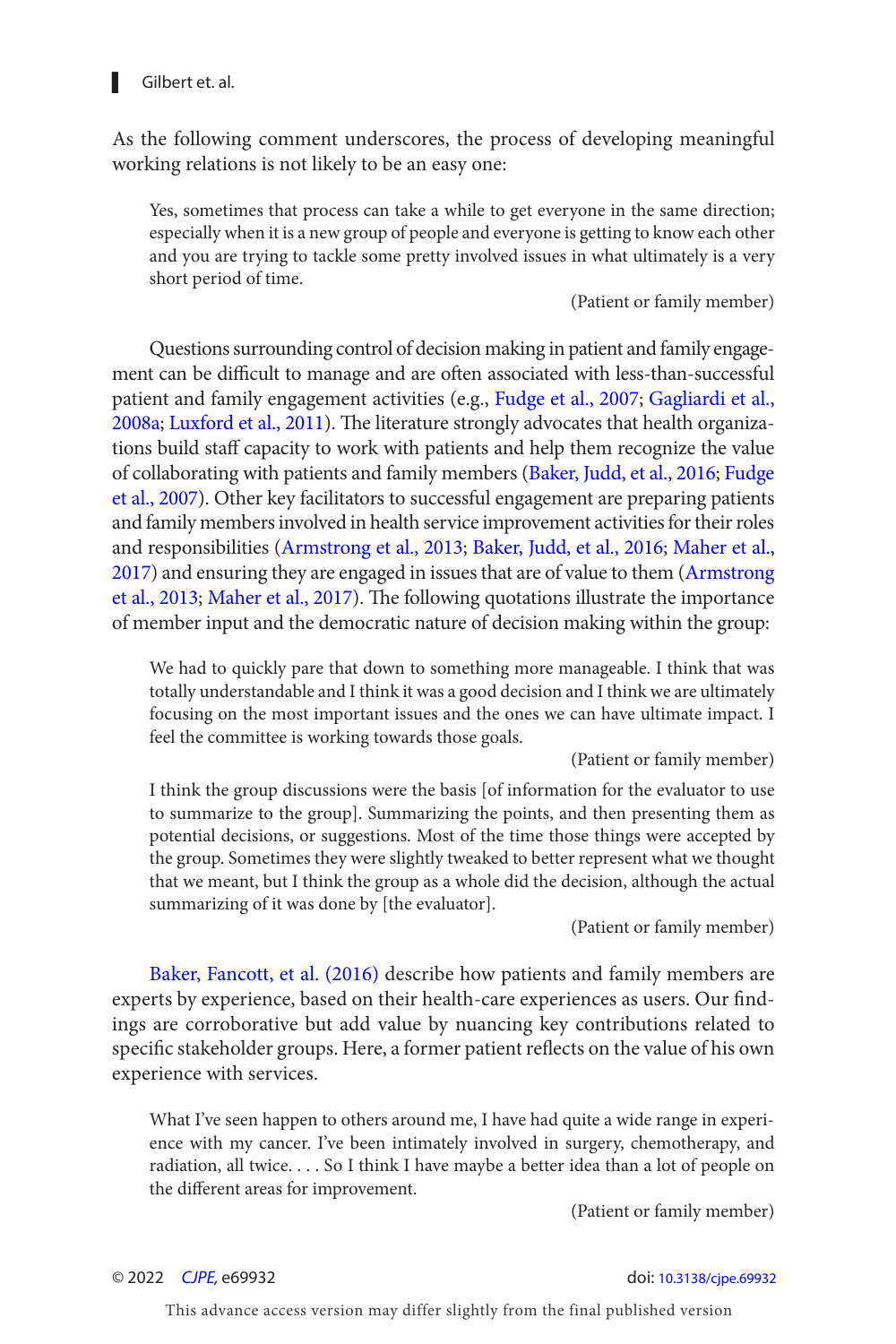Participants identifed that the key contributions of the evaluator were organizing or facilitating the process and having evaluation skill sets.

I would assume that if she's evaluating things, then she would provide a lot of input to the evaluation process and hopefully some sort of recommendations could come out of it. It seems kind of obvious that her role would be very central to the whole thing.

(Patient or family member)

As the participant implies, the evaluator's strong role may have moderated depth of participation, or the extent to which non-evaluator members of the team engaged with technical aspects of the needs assessment. But the non-evaluator stakeholder members made signifcant contributions to defning and clarifying issues. Staff were seen to provide program and organizational context and reality checks, as well as the ability to efect change. To illustrate,

 Staf members can provide more background about what the limitations in the system are, what are their current plans to improve things, what has been tried in the past or we are not going to go down that route because we have tried that before. I think the staff participation is critical.

(Patient or family member)

Patient and family members, on the other hand, contributed most by providing contextual knowledge of lived experience and challenging the status quo. We provide further support to [Armstrong et al. \(2013 \)](#page-18-0), who contend that patients can challenge the status quo or, in their words, function as a "technology of persuasion," challenging assumptions that everything is fne and resolving contestation about whether proposed changes are appropriate.

#### **Consequences**

What are the observed effects of patients, family members, and staff collaborating on a quality improvement project, and to what extent did these observed outcomes depend on process dynamics? Despite long-standing calls to learn from practical experience through empirical study (e.g., [Baker, Fancott, et al., 2016](#page-18-0); [Bom](#page-18-0)[bard & Baker, 2011](#page-18-0); [Fudge et al., 2007](#page-18-0); [Gagliardi et al., 2008b](#page-19-0)), this exploratory study represents one of very few prospective intervention case studies examining the intended benefts, unintended outcomes, and participant experiences using a participatory approach.

#### Intended outcomes

 Our fndings reveal that participants involved in this quality improvement project expect that the intended benefts of their involvement will be multifaceted. Identifed were reaching decision makers, improving health services, increasing difusion of patient and family engagement activities across the program/ organization, improving access and awareness of services, and following up to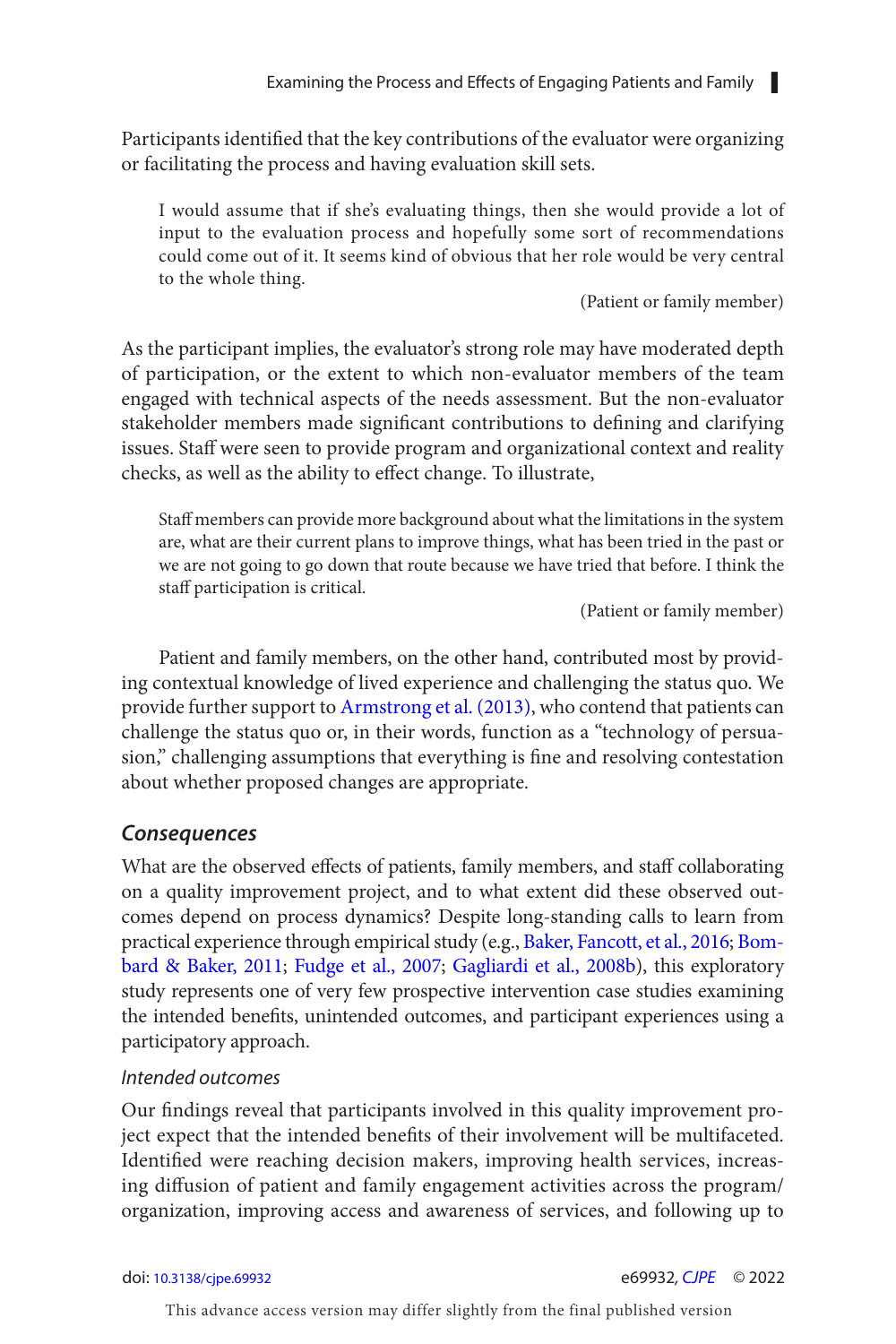# Gilbert et. al.

assess the infuence of the evaluation project (e.g., informed planning/decision making, improved health services). Following are some exemplary comments that illustrate these expectations:

I was like, "Oh, maybe that's not, that's brilliant. Maybe we never thought of that, let's pursue that." So, it's been a nice experience, and I think we all like that we're all there for that common goal of improving patient experience and patient services. So, we're all there for the same reason, but we're coming about it from different angles. So, that's nice.

#### (Staf)

It feels a little bit like the information is out there. Are the decision makers going to implement it? I don't know. Did they hear it? I think they heard what we said, and will it be brought forward. I believe so. Is it going to go anywhere with it? I don't know.

(Patient or family member)

So at the program level, I think defnitely there are, for some components, very easy changes that can be made. But at the broader level, I think certainly the suggestions would be taken much more seriously with the patient inclusion in there.

(Staf)

It is important to recognize that our fndings from the interview data about the impact of the CAE process are speculative and perhaps more about what is likely to happen as opposed to direct observations changes that did happen. Still, the results are supportive of Abelson et al's (2015) contention that successful public, patient, and family engagement informs planning and decision making; supports ongoing quality engagement in strategic planning, policy, and service delivery; and demonstrates how participants' input will be used in decision making. During the focus group, staf participants were able to identify some practical outcomes that were infuenced by the work conducted by the PFEC. For example, two clinicians provided concrete examples of how they had made changes to their practice based on what they had learned through the engagement process. PSOP staff also shared that they had changed their program signage to ensure it was more visible within the cancer program. The physician on the committee confrmed sharing the PFEC report with the cancer program's medical advisory committee in hopes of infuencing decision makers to support some of the recommendations made by the PFEC. Despite the short duration of this project and the inability to assess long-term practical outcomes, there is some anecdotal evidence of those in the shorter term. Furthermore, based on the focus-group discussions, we are optimistic that the patient and family engagement process will continue to infuence practical and transformative outcomes across the cancer program.

#### Unintended outcomes

 Our fndings relating to unintended efects of the CAE process were somewhat nuanced and limited. One participant developed her own insights into service provision at the PSOP and realized that she had been unaware of some of the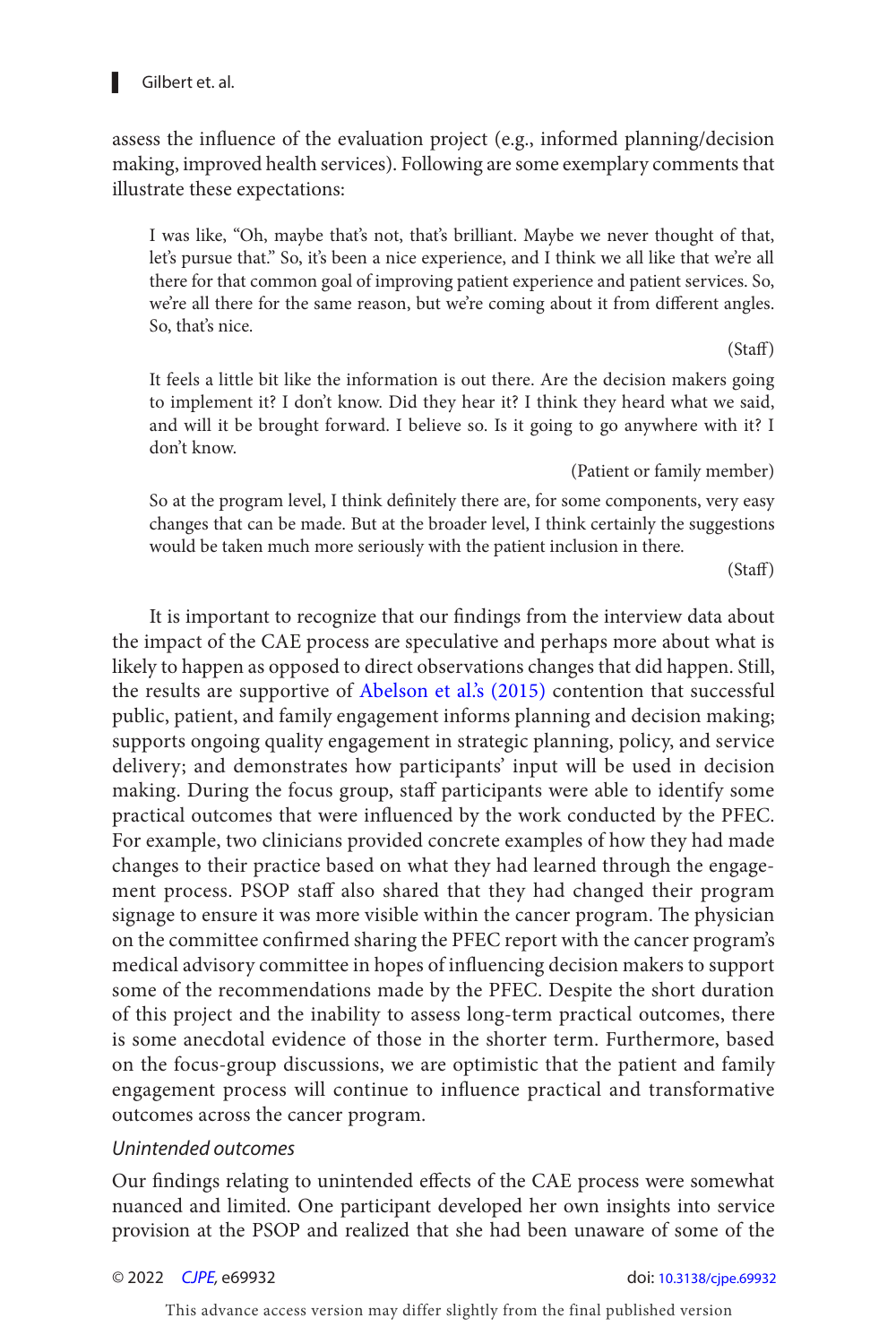<span id="page-14-0"></span>selection criteria and that she ultimately could have navigated the program much earlier than she did:

Well, at some points it was very hard. I realized, and I told my husband, that according to the criteria of the patient's priority to access for PSOP, I should have been marked as priority number one . . . I was never recognized as one, and instead of being referred to the program immediately and hearing the feedback from the program within the first weeks, I was referred to it 15 months after.

(Patient or family member)

It is difficult to say whether this disturbing knowledge adversely affected her participation in the project or whether it fuelled her desire to assist with efforts to improve services. Given the operation and productivity of the committee, the latter is certainly likely. Another unintended consequence was decidedly positive and reflected on the energizing benefit for a staff person of participating on the PFEC. In her words,

In the hospital you drag yourself from one committee to the next, thinking "ah … thank goodness that's over, I don't have to worry about it for another month or whatever," but these people were like give us more. [Interviewer: and that surprised you?]. In some ways, yes; that motivation and that energy was actually very good.

(Staf)

Finally, studies examining the participant experience of those involved in an evaluation project involving patient and family have reached mixed conclusions. For example, some report that the engagement process was rewarding and participants appreciated being involved, while others report patient dissatisfaction with the process and lack of interest in being involved in health improvement initiatives (e.g., [Fudge et al., 2007](#page-18-0); [Gagliardi et al., 2008b](#page-19-0); [Maher et al., 2017](#page-19-0)). [Frosch et](#page-18-0)  al. (2012) and Gagliardi et al. (2008a) report some reluctance on behalf of some health professionals to support shared decision making with patients. Yet reported participant experiences in this evaluation project involving patient and family were comparatively inspiring: personal reward; enhanced optimism about positive infuence on the program and organization; enthusiasm for the project and its potential, including some unintended positive consequences of participation that included closure of the loop on healing, a shif from personal to broader health-care focus, and enhanced learning. These results further support [Armstrong et al.'s](#page-18-0) [\(2013\)](#page-18-0) fndings that making patient and family involvement work well in practice requires a non-hierarchal structure among members, with a strong emphasis on learning from one another. They also highlight the value of CAE as one way to engage patient and family members in collaborative work.

#### **LIMITATIONS OF THE STUDY**

As with any research study, this one has limitations that should be taken into consideration. The unique focus on the out-patient PSOP as the case under study for this

doi: [10.3138/cjpe.69932](https://doi.org/10.3138/cjpe.69932) e69932, [CJPE](https://www.utpjournals.press/loi/cjpe) © 2022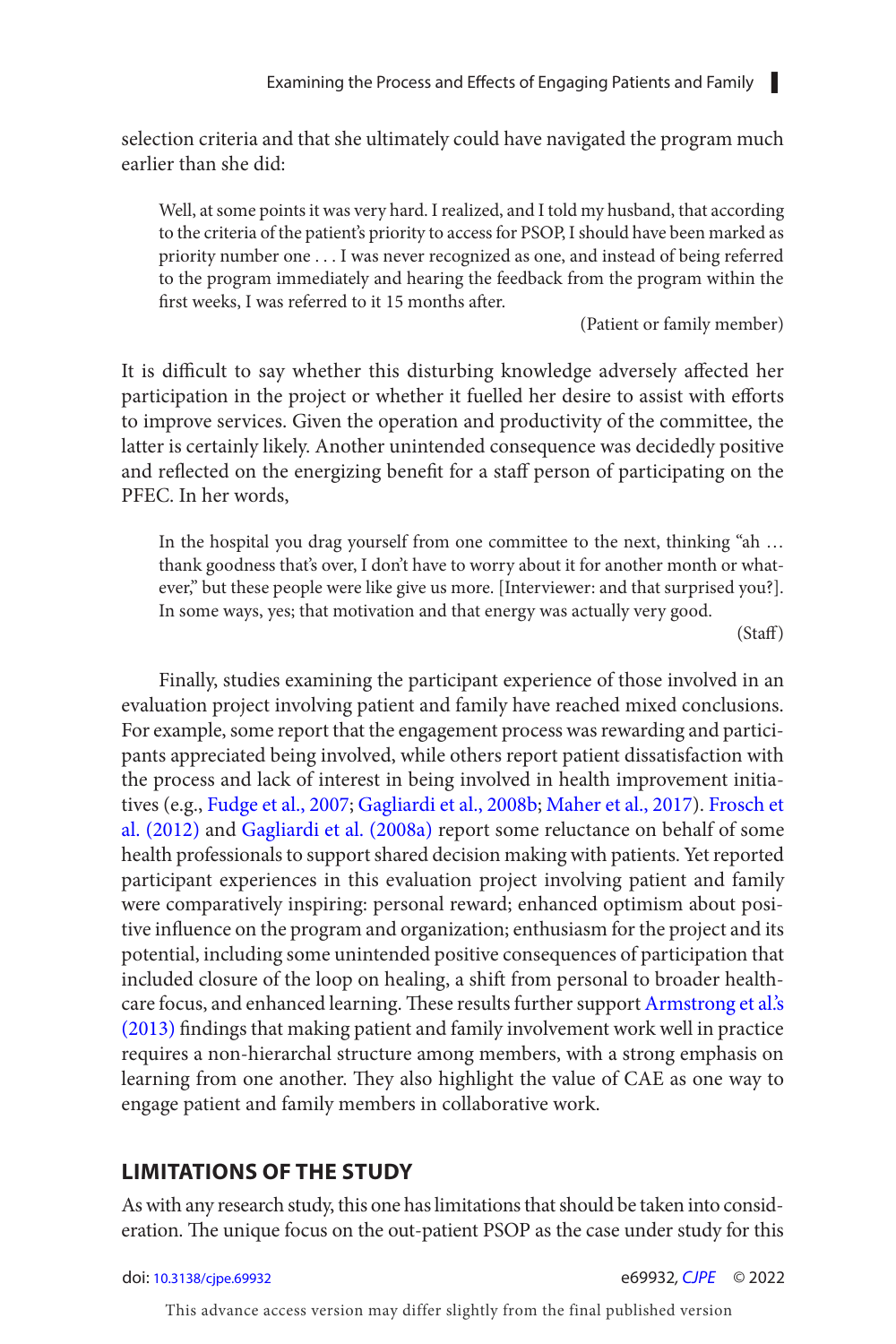<span id="page-15-0"></span>exploratory research has generated fndings that are unique to this program and not necessarily applicable to other health-care programs. For example, staff participants by nature of their role within the PSOP have highly developed communication skills and work within a multidisciplinary model, which requires collaboration with other specialties. These skill sets may have contributed to the positive patient and family engagement process and PFEC dynamics and may not necessarily be representative of the collaborative nature of the majority of health professionals.

As a result of this study being constrained by short timelines, we were unable to examine the long-term impacts or outcomes that the evaluation project involving patients and family would have on the program and organization. Some anecdotal evidence was provided with respect to short-term practical outcomes related to the work completed by the PFEC, but long-term outcomes could not be examined.

# **IMPLICATIONS FOR RESEARCH AND PRACTICE**

 Our fndings provide a range of insights and ideas about the value of CAE in the context of collaborative health-care practice. We turn now to reflections for ongoing research on evaluation in this context and to practical implications for evaluators' consideration.

### **Research**

The findings of this study suggest several opportunities for further research. While the study provides a frst step toward a better understanding of contextual factors (i.e., facilitators, barriers, and motivations for wanting to engage in patient and family engagement activities), it also highlights the possibilities for continued research to shed further light on some of these fndings. Given the qualitative nature of this inquiry, with its attention to the rich lived experiences of participants, we are unable to comment on the generalizability of our fndings. Yet we believe that the conceptual framework that we developed for this research has been validated and that it offers a coherent starting point for further inquiry.

Despite emerging evidence that suggests patient and family engagement leads to improved PCC and organizational improvements ([Baker, 2014](#page-18-0)), we need to explore and gain a better understanding of evaluation approaches that could contribute to translating patient and family engagement into improved outcomes. We suggest the following research objectives and questions as being of high interest to growing the knowledge base.

Despite significant effort, the extent to which patients and family have been engaged in health-care quality improvement has been limited mostly to various forms of single time-point consultation, rather than a genuine interactive partnership based on principles of CAE. Of interest would be an examination of the applicability of the *Principles for Guiding* CAE, developed by Shulha et al. (2016), to the development of effective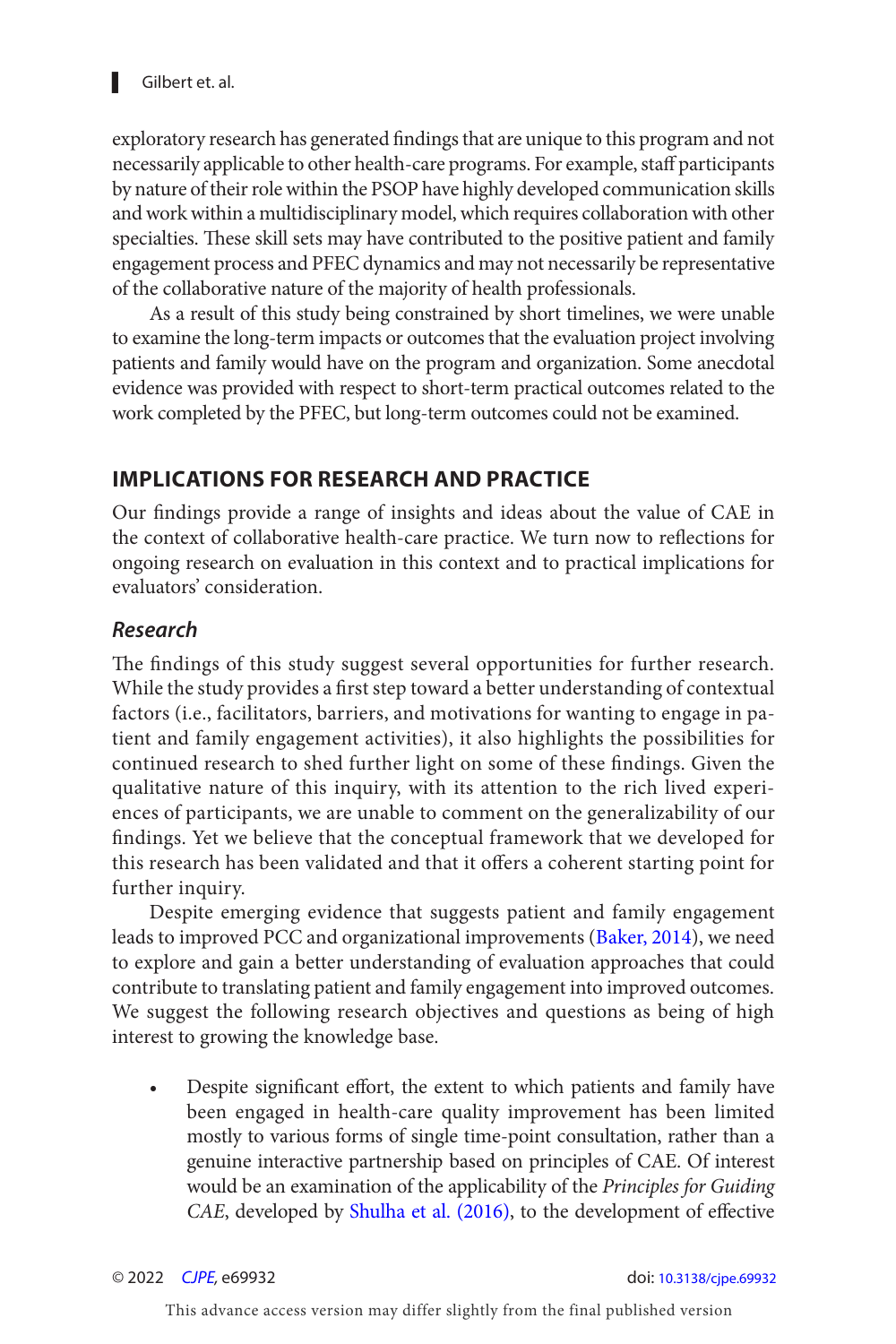<span id="page-16-0"></span>engagement processes. Such activities have signifcant potential to leverage evidence-based decision making in the interest of service improvement.

- What are the practical and transformative outcomes of engaging patients and family members in the planning and evaluation process? To what extent do these observed outcomes depend on process dynamics? Researchers should consider feld-testing the Public and Patient Engage-ment Evaluation Tool ([Abelson et al., 2019](#page-18-0)), which would benefit from further refnement based on empirical inquiry.
- The findings of this study enhance our understanding of key contributions that patients, family members, health professionals, and evaluators bring to the patient and family engagement process. Further research is needed to explore key competencies and/or characteristics required by those who lead evaluation projects involving patients, family, and others who may be involved.

#### Practice

A cultural shift is occurring within the Canadian health-care system, requiring patients to be engaged in health service planning and evaluation. Examples of this shift are patient and family engagement policies being developed across different levels of health care, the creation of patient and family advisories, involvement of patients in the development of clinical guidelines, and patient-oriented research initiatives. This changing context holds important implications and opportunities for evaluation. For patient and family engagement to be accepted and efective, policy makers and organizational decision makers interested in establishing patient and family engagement strategies must be prepared to debate why patient and family engagement is desired and what is hoped to be achieved. They must also embrace evaluation approaches such as CAE that are consistent with the philosophy of PCC, and policy and organizational leaders need to be committed to encouraging health professionals' acceptance of patient and family engagement in planning and evaluation activities. Additionally, policies need to assist and direct health-care organizations to go beyond conventional methods for capturing patient experience and adopt a strategic organizational approach to patient and family engagement.

Finally, if the idea of embracing CAE as an efective mode of inquiry in this domain has merit, it behooves evaluators to consider the prospective application of the evidence-based principles of [Cousins \(2020\)](#page-18-0) and Shulha et al. (2016) to guide CAE. The present study drew from these principles on a retrospective basis but confrmed them to be relevant and benefcial. Applying the principles from the outset by engaging evaluators and program community members alike holds good promise of fostering productive and beneficial collaborative processes ([Cousins, 2020](#page-18-0)). It would also be worthwhile to capture the challenges and benefits of using the principles through some sort of action research or field trial perspective. That being said, it would be imperative to ensure that program stakeholder perspectives are integral to the inquiry ([Cousins, 2020](#page-18-0)).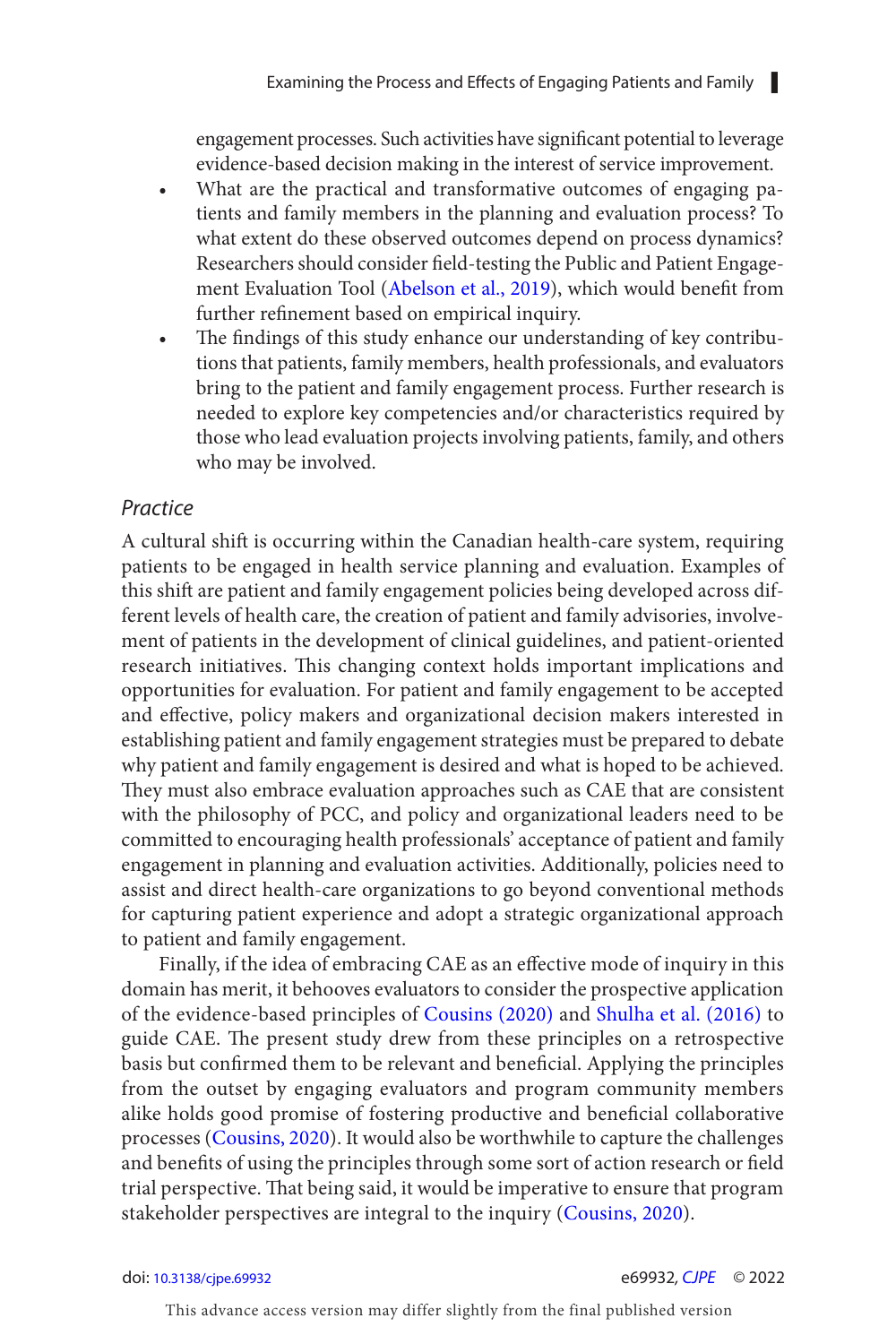# <span id="page-17-0"></span> **CONCLUSION**

Our hope is that the results of this study will contribute to increased successful implementation of patient and family engagement and generate new research activity in the study of patient and family engagement in the planning and evaluation of health services. To date, only a limited amount of empirical research has examined the effects of patient and family engagement, investigated the best approach to engage patients, or systematically evaluated patient and family engagement implementation. To our knowledge, this the only study to examine prospectively the various constructs involved in patient and family engagement using a participatory approach. The use of multiple data-collection methods, particularly the 30 independent interviews at multiple time points during the engagement process, enhances our contextual understanding of key factors affecting the process of engagement through CAE and its consequences for participants. Strengths of this prospective intervention study were that it allowed for examination of participants' experiences through the course of the evaluation project and could identify changes occurring over time.

This study also identified important areas where we believe the evaluation community can play a signifcant role in continuing to advance the body of knowledge and practice of patient and family engagement. Our intention has been to explicate some options for more collaborative practice and to inform a future research agenda that will add new insights and advance our understanding of patient and family engagement. In the end, our hope is that research on patient and family engagement will help highlight the importance of including patient and family perspectives to create a more responsive health-care system.

# **ACKNOWLEDGEMENTS**

The research reported here derives from the doctoral dissertation of the first author. The authors are grateful for financial support for some aspects of the research provided by the University of Ottawa. The views expressed are those of the authors and do not necessarily refect university policy.

# **NOTES**

- [1](#page-2-0) The research received ethics approval from the University of Ottawa and the participating hospital system.
- [2](#page-2-0) Although structurally identical to the preliminary conceptual framework, [Figure 1](#page-3-0) is a revised version that was enhanced to refect substantive fndings of the study.

# **REFERENCES**

Abelson, J., Li, K., Wilson, G., Shields, K., Schneider, C., & Boesveld, S. (2015). Supporting quality public and patient engagement in health system organizations: Development and usability testing of the Public and Patient Engagement Evaluation Tool (PPEET) . Health Expectations, 19(4), 817-827. [https://doi.org/10.1111/hex.12378.](https://doi.org/10.1111/hex.12378) Medline:[26113295](https://preview.ncbi.nlm.nih.gov/pubmed/?term=26113295)

© 2022 [CJPE](https://www.utpjournals.press/loi/cjpe), e69932 doi: [10.3138/cjpe.69932](https://doi.org/10.3138/cjpe.69932)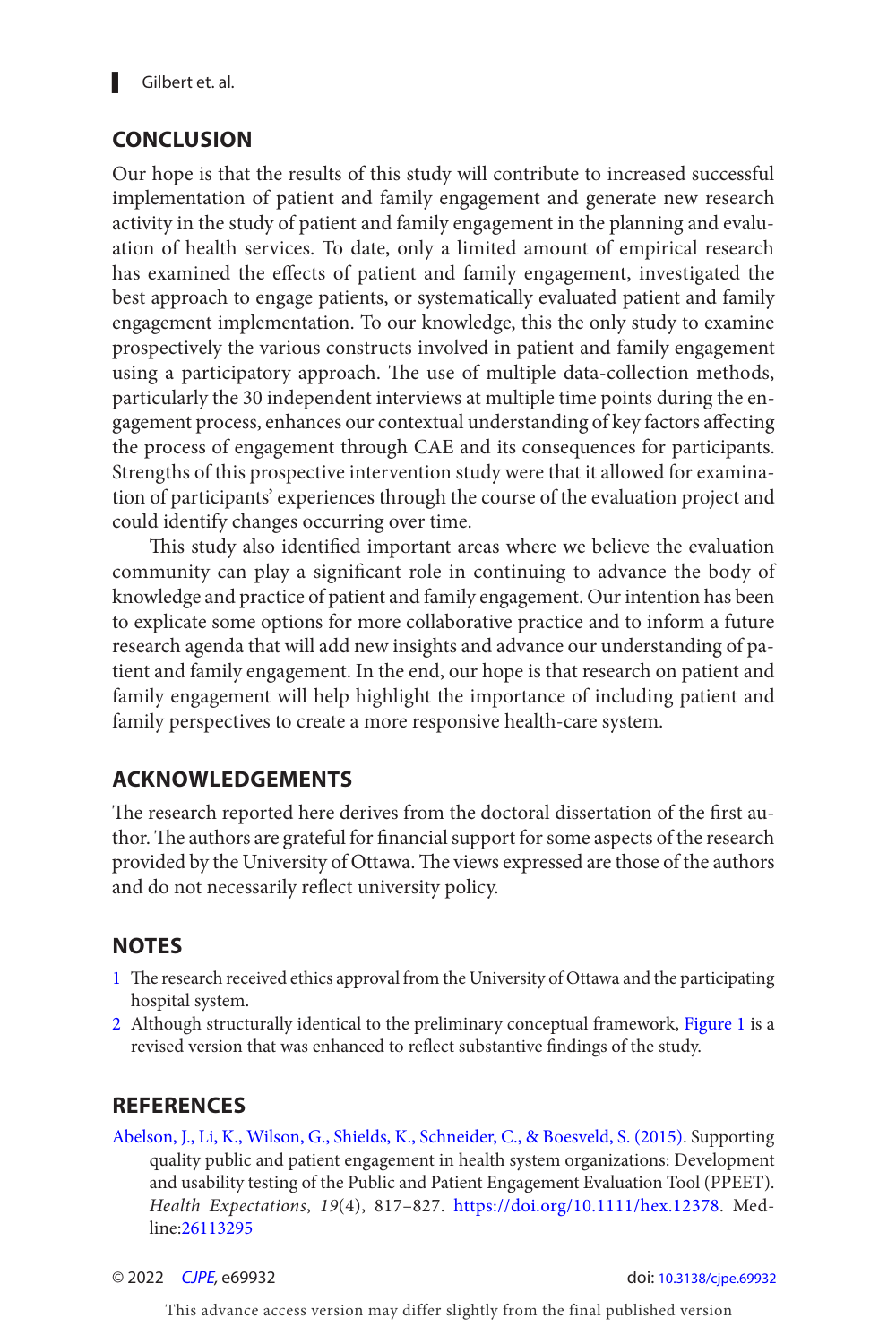- <span id="page-18-0"></span>Abelson, J., Tripp, L., Kandasamy, S., & Burrows, K., on behalf of the PPEET Implementation Study Team. (2019). Supporting the evaluation of public and patient engagement in health system organizations: Results from an implementation research study. Health Expectations, 22(5), 1132-1143.<https://doi.org/10.1111/hex.12949>. Medline:[31373754](https://preview.ncbi.nlm.nih.gov/pubmed/?term=31373754)
- Armstrong, N., Herbert, G., Aveling, E.-L., Dixon-Woods, M., & Martin, G. (2013). Optimizing patient involvement in quality improvement. Health Expectations, 16(3), e36 – e47 . <https://doi.org/10.1111/hex.12039>. Medline:[23374430](https://preview.ncbi.nlm.nih.gov/pubmed/?term=23374430)
- Baker, G. R. (2014). Evidence boost: A review of research highlighting how patient engagement contributes to improved care. http://www.cfhi-fcass.ca/sf-docs/default-source/reports/ [evidenceboost-rossbaker-peimprovedcare-e.pdf?sfvrsn=6](http://www.cfhi-fcass.ca/sf-docs/default-source/reports/evidenceboost-rossbaker-peimprovedcare-e.pdf?sfvrsn=6)
- Baker, G. R., & Denis, J. L. (2011). A comparative study of three transformative health care systems: Lessons for Canada. http://www.cfhi-fcass.ca/sf-docs/default-source/ [commissioned-research-reports/Baker-Denis-EN.pdf?sfvrsn=0](http://www.cfhi-fcass.ca/sf-docs/default-source/commissioned-research-reports/Baker-Denis-EN.pdf?sfvrsn=0)
- Baker, G. R., Fancott, C., Judd, M., & O'Connor, P. (2016). Expanding patient engagement in quality improvement and health system redesign: Three Canadian case studies. Healthcare Management Forum, 29(5), 176-182. <https://doi.org/10.1177/0840470416645601>. Medline:[27576853](https://preview.ncbi.nlm.nih.gov/pubmed/?term=27576853)
- Baker, G. R., Judd, M., Fancott, C., & Maika, C. (2016). Creating "engagement-capable environments" in health care. Healthcare Quarterly, 21, 11-34.
- Bate, P., & Robert, G. (2007). Bringing user experience to health care improvement: The concepts, methods and practices of experience-based design. Radcliffe.
- Bombard, Y., & Baker, R. G. (2011). Patient engagement: Evidence on successful strategies. Paper presented at the meeting of The Change Foundation, Toronto, ON.
- Cousins, J. (Ed.) (2020). Collaborative approaches to evaluation. Sage.
- Cousins, J. B., & Whitmore, E. (1998). Framing participatory evaluation. New Directions for Evaluation, 1998(80), 5-23. http://dx.doi.org/10.1002/ev.1114
- Cousins, J. B., Whitmore, E., & Shulha, L. M. (2013). Arguments for a common set of principles for collaborative inquiry in evaluation. American Journal of Evaluation,  $34(1)$ , 7-22.
- Crawford, M. J., Rutter, D., Manley, C., Weaver, T., Bhui, K., Fulop, N., & Tyrer, P. (2002). Systematic review of involving patients in the planning and development of health care. British Medical Journal, 325(7375), 1-5. <https://doi.org/10.1136/bmj.325.7375.1263>. Medline:[12458240](https://preview.ncbi.nlm.nih.gov/pubmed/?term=12458240)
- Creswell, J., & Plano Clark, V. (2011). Designing and conducting mixed methods research (2nd ed.). Sage.
- Frosch, D. L., May, S. G., Rendle, K. A. S., Tietbohl, C., & Elwyn, G. (2012). Authoritarian physicians and patients' fear of being labeled "difficult" among key obstacles to shared decision making. Health Affairs, 31(5), 1030-1038. https://doi.org/10.1377/ [hlthaf.2011.0576](https://doi.org/10.1377/hlthaff.2011.0576). Medline[:22566443](https://preview.ncbi.nlm.nih.gov/pubmed/?term=22566443)
- Fudge, N., Wolfe, C. D. A., & McKevitt, C. (2007). Assessing the promise of user involvement in health service development: Ethnographic study. British Medical Journal, 336( 313 ), 1 – 8 .<https://doi.org/10.1136/bmj.39456.552257.be>. Medline:[18230646](https://preview.ncbi.nlm.nih.gov/pubmed/?term=18230646)
- Gagliardi, A. R., Lemieux-Charles, L., Brown, A. D., Sullivan, T., & Goel, V. (2008a). Barriers to patient involvement in health service planning and evaluation: An exploratory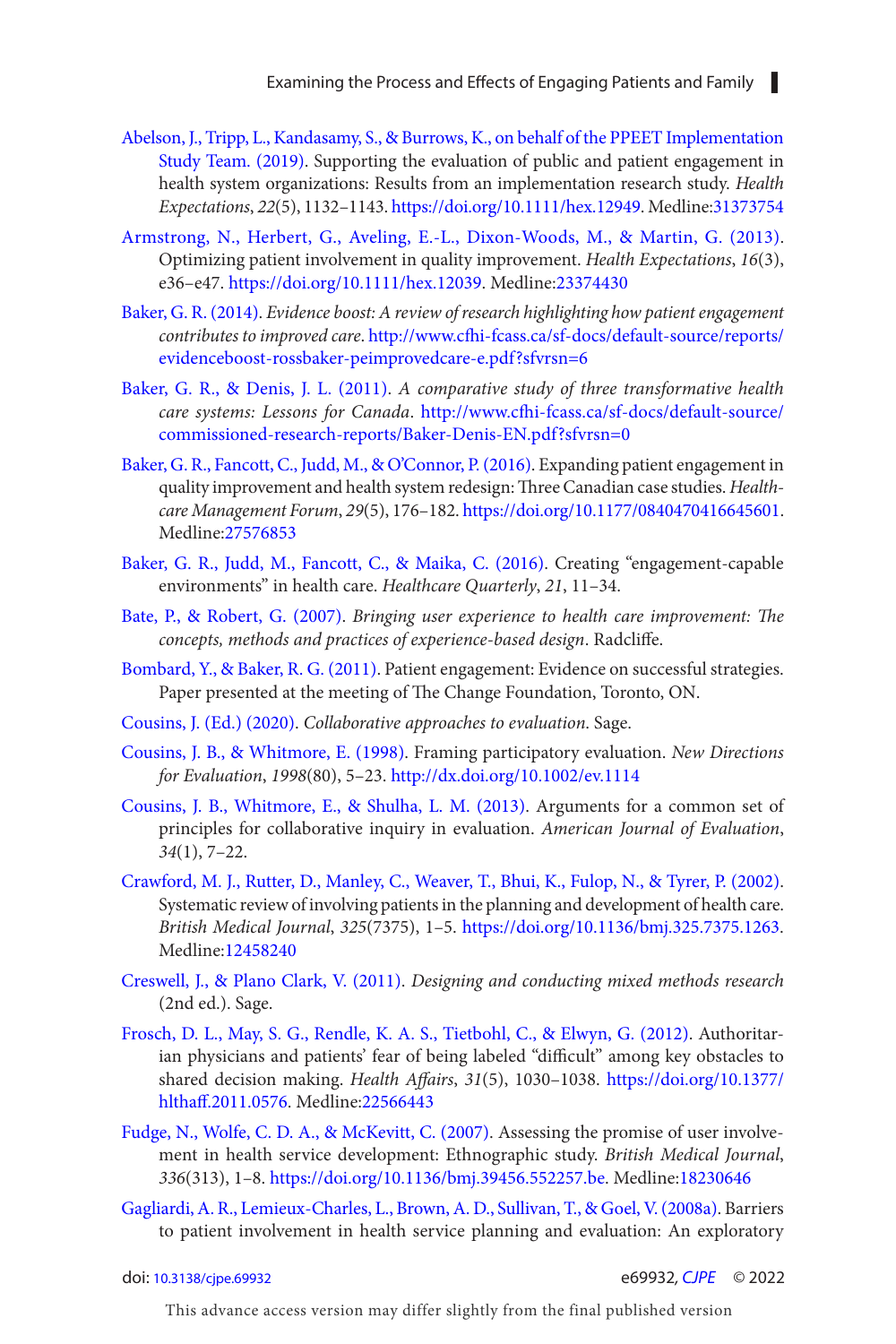<span id="page-19-0"></span>study. Patient Education and Counseling, 70(2), 234-241. https://doi.org/10.1016/j. [pec.2007.09.009](https://doi.org/10.1016/j.pec.2007.09.009). Medline:[18023129](https://preview.ncbi.nlm.nih.gov/pubmed/?term=18023129)

- Gagliardi, A. R., Lemieux-Charles, L., Brown, A. D., Sullivan, T., & Goel, V. (2008b). Stakeholder preferences for cancer care performance indicators . International Journal of Health Care Quality Assurance, 21(2), 175-189. [https://doi.](https://doi.org/10.1108/09526860810859030) [org/10.1108/09526860810859030](https://doi.org/10.1108/09526860810859030). Medline:[18578202](https://preview.ncbi.nlm.nih.gov/pubmed/?term=18578202)
- Gilbert, N., & Cousins, J. B. (2017). Advancing patient engagement in health service improvement: What can the evaluation community ofer? Canadian Journal of Program Evaluation,  $32(2)$ ,  $1-20$ .
- Leshem, S., & Trafford, V. (2007). Overlooking the conceptual framework. Innovations in Education and Teaching International,  $44(1)$ ,  $93-105$ . https://doi. [org/10.1080/14703290601081407](https://doi.org/10.1080/14703290601081407)
- Luxford, K., Safran, D. G., & Delbanco, T. (2011). Promoting patient-centered care: A qualitative study of facilitators and barriers in healthcare organizations with a reputation for improving the patient experience. International Journal for Quality in Health Care, 23(5), 510-515. <https://doi.org/10.1093/intqhc/mzr024>. Medline:[21586433](https://preview.ncbi.nlm.nih.gov/pubmed/?term=21586433)
- MacNaughton, G. (2001). Action research. In G. MacNaughton, S. A. Rolfe, & I. Siraj-Blatchford (Eds.), Doing early childhood research: International perspectives on theory and practice (pp. 208-223). Allen & Unwin.
- Maher, L. M., Hayward, B., Hayward, P., & Walsh, C. (2017), Increasing patient engagement in healthcare service design: A qualitative evaluation of a co-design programme in New Zealand. Patient Experience Journal, 4( 1 ), 22 – 32 . [https://doi.org/10.35680/2372-](https://doi.org/10.35680/2372-0247.1149) [0247.1149](https://doi.org/10.35680/2372-0247.1149)
- Miles, M. S., & Huberman, A. M. (1994). Qualitative data analysis: An expanded sourcebook (2nd ed.). Sage.
- Ortlipp, M. (2008). Keeping and using reflective journals in the qualitative research process. Qualitative Report, 13(4), 695-705.<https://doi.org/10.46743/2160-3715/2008.1579>
- Robinson, T. T., & Cousins, J. B. (2004). Internal participatory evaluation as an organizational learning system: A longitudinal case study. Studies in Educational Evaluation, 30, 1 – 22 .<http://dx.doi.org/10.1111/j.1745-7599.2008.0060.x>
- [Shulha , L. M. , Whitmore , E. , Cousins , J. B. , Gilbert , N. , & Al Hudib , H. \( 2016 \)](#page-7-0). Introducing evidence-based principles to guide collaborative approaches to evaluation: Results of an empirical process. American Journal of Evaluation, 37(2), 193-215.
- Stake, R. (1995). The art of case study research. Sage.
- Tedford Gold, S. K., Abelson, J., & Charles, C. A. (2005). From rhetoric to reality: Including patient voices in supportive cancer care planning. Health Expectations, 8(3), 195-209. [https://doi.org/10.1111/j.1369-7625.2005.00334.x.](https://doi.org/10.1111/j.1369-7625.2005.00334.x) Medline:[16098150](https://preview.ncbi.nlm.nih.gov/pubmed/?term=16098150)
- Van De Bovenkamp, H. M., Trappenburg, M. J., & Grit, K. J. (2009). Patient participation in collective healthcare decision making: The Dutch model. Health Expectations, 13(1), 73-85. <https://doi.org/10.1111/j.1369-7625.2009.00567.x>. Medline:[19719537](https://preview.ncbi.nlm.nih.gov/pubmed/?term=19719537)
- Yin, R. (2009). Case study research: Design and methods (3rd ed.). Sage.

© 2022 [CJPE](https://www.utpjournals.press/loi/cjpe), e69932 doi: [10.3138/cjpe.69932](https://doi.org/10.3138/cjpe.69932)